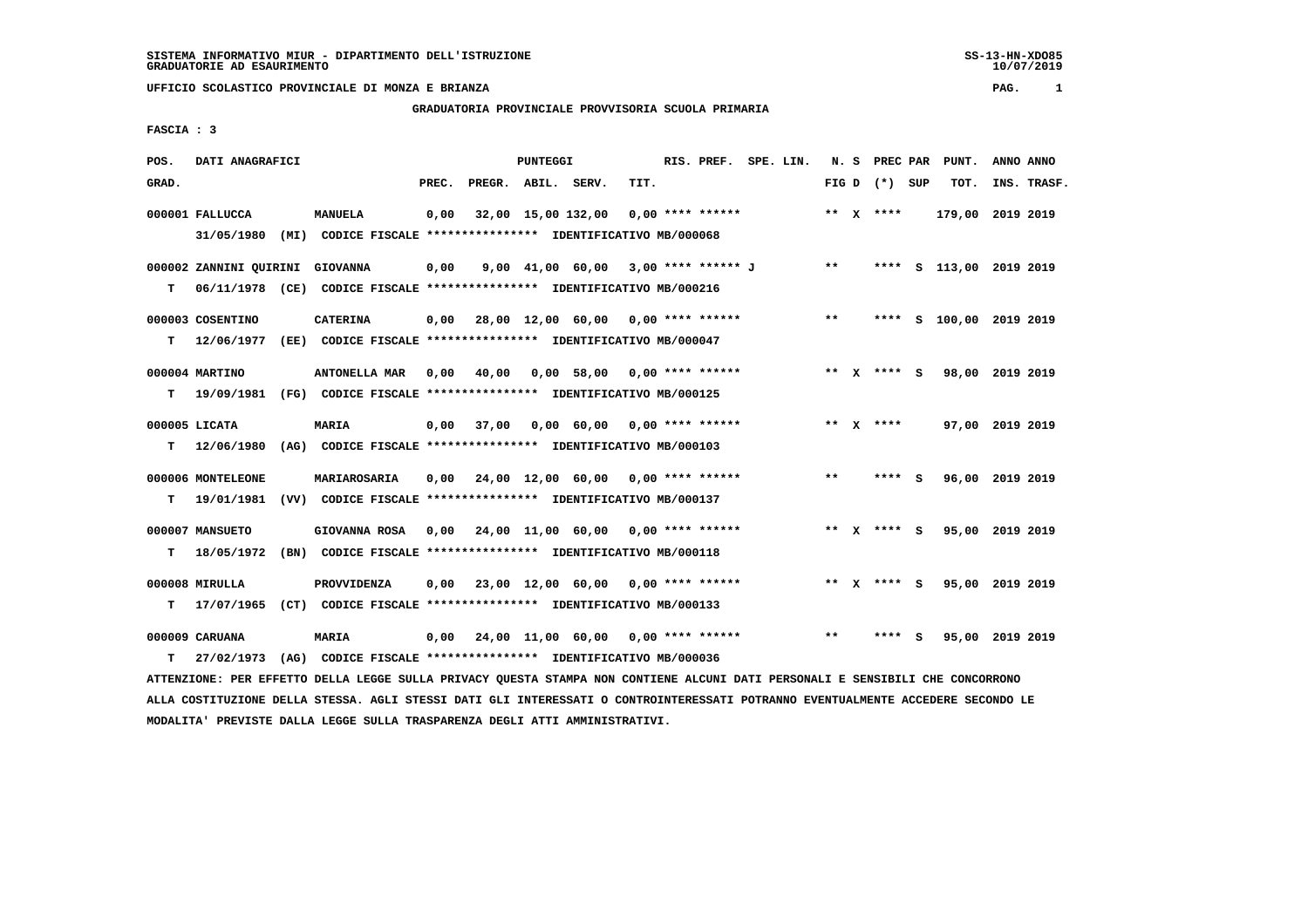**GRADUATORIA PROVINCIALE PROVVISORIA SCUOLA PRIMARIA**

 **FASCIA : 3**

| POS.         | DATI ANAGRAFICI     |                                                                                                                               |       |                    | PUNTEGGI |                                           |      | RIS. PREF. SPE. LIN. |    |       |                 |     | N. S PREC PAR PUNT. | ANNO ANNO |             |
|--------------|---------------------|-------------------------------------------------------------------------------------------------------------------------------|-------|--------------------|----------|-------------------------------------------|------|----------------------|----|-------|-----------------|-----|---------------------|-----------|-------------|
| GRAD.        |                     |                                                                                                                               | PREC. | PREGR. ABIL. SERV. |          |                                           | TIT. |                      |    |       | FIG D $(*)$ SUP |     | TOT.                |           | INS. TRASF. |
|              | 000010 OGNIBENE     | <b>CLAUDIA</b>                                                                                                                | 0,00  |                    |          | 21,00 11,00 60,00                         |      | $0.00$ **** ******   |    | $***$ | ****            | - S | 92,00               | 2019 2019 |             |
| т            | 09/06/1981          | (CL) CODICE FISCALE **************** IDENTIFICATIVO MB/000144                                                                 |       |                    |          |                                           |      |                      |    |       |                 |     |                     |           |             |
| 000011 ZINNA |                     | MICHELE                                                                                                                       | 0,00  |                    |          | 15,00 13,00 60,00 0,00 **** ******        |      |                      |    | **    | **** S          |     | 88,00 2019 2019     |           |             |
| т            |                     | 11/05/1972 (VV) CODICE FISCALE *************** IDENTIFICATIVO MB/000203                                                       |       |                    |          |                                           |      |                      |    |       |                 |     |                     |           |             |
|              | 000012 PONTORIERO   | <b>MARIA</b>                                                                                                                  |       |                    |          | $0,00$ 12,00 13,00 60,00 3,00 **** ****** |      |                      |    | **    | **** S          |     | 88,00 2019 2019     |           |             |
| T.           |                     | 03/10/1975 (VV) CODICE FISCALE **************** IDENTIFICATIVO MB/000161                                                      |       |                    |          |                                           |      |                      |    |       |                 |     |                     |           |             |
|              | 000013 SCALFARI     | <b>MARIA TERESA</b>                                                                                                           | 0,00  |                    |          | $3,00$ 16,00 60,00 9,00 **** ******       |      |                      |    |       | ** x **** S     |     | 88,00 2019 2019     |           |             |
| т            | 17/02/1977          | (RC) CODICE FISCALE **************** IDENTIFICATIVO MB/000179                                                                 |       |                    |          |                                           |      |                      |    |       |                 |     |                     |           |             |
|              | 000014 MARCHETTA    | MARIAGIOVANNA                                                                                                                 | 0,00  |                    |          | 16,00 11,00 60,00 0,00 **** ******        |      |                      |    |       | ** x **** s     |     | 87,00 2019 2019     |           |             |
| т            | 01/09/1975          | (MI) CODICE FISCALE **************** IDENTIFICATIVO MB/000122                                                                 |       |                    |          |                                           |      |                      |    |       |                 |     |                     |           |             |
|              | 000015 SCOGNAMIGLIO | VALENTINA                                                                                                                     |       |                    |          | $0,00$ 19,00 12,00 56,00 0,00 **** ****** |      |                      | I. | $***$ | **** S          |     | 87,00 2019 2019     |           |             |
|              |                     | 03/04/1983 (NA) CODICE FISCALE *************** IDENTIFICATIVO MB/000206                                                       |       |                    |          |                                           |      |                      |    |       |                 |     |                     |           |             |
| 000016 NIRTA |                     | <b>ALESSANDRO</b>                                                                                                             |       |                    |          | $0.00$ 15.00 12.00 60.00 0.00 **** ****** |      |                      |    | **    | $***$ S         |     | 87,00 2019 2019     |           |             |
| т            | 11/03/1976          | (RC) CODICE FISCALE *************** IDENTIFICATIVO MB/000143                                                                  |       |                    |          |                                           |      |                      |    |       |                 |     |                     |           |             |
|              | 000017 MARTORELLI   | <b>FRANCESCA</b>                                                                                                              | 0,00  |                    |          | 14,00 13,00 60,00 0,00 **** ******        |      |                      |    |       | ** x **** s     |     | 87,00 2019 2019     |           |             |
| т            |                     | 29/05/1979 (CO) CODICE FISCALE **************** IDENTIFICATIVO MB/000261                                                      |       |                    |          |                                           |      |                      |    |       |                 |     |                     |           |             |
| 000018 ROMEO |                     | MANUELA                                                                                                                       | 0,00  |                    |          | $0,00$ 16,00 70,00 0,00 **** ******       |      |                      |    | $* *$ | ****            | - S | 86,00 2019 2019     |           |             |
| т            | 25/08/1981          | (RC) CODICE FISCALE **************** IDENTIFICATIVO MB/000221                                                                 |       |                    |          |                                           |      |                      |    |       |                 |     |                     |           |             |
|              |                     | ATTENZIONE: PER EFFETTO DELLA LEGGE SULLA PRIVACY QUESTA STAMPA NON CONTIENE ALCUNI DATI PERSONALI E SENSIBILI CHE CONCORRONO |       |                    |          |                                           |      |                      |    |       |                 |     |                     |           |             |

 **ALLA COSTITUZIONE DELLA STESSA. AGLI STESSI DATI GLI INTERESSATI O CONTROINTERESSATI POTRANNO EVENTUALMENTE ACCEDERE SECONDO LE MODALITA' PREVISTE DALLA LEGGE SULLA TRASPARENZA DEGLI ATTI AMMINISTRATIVI.**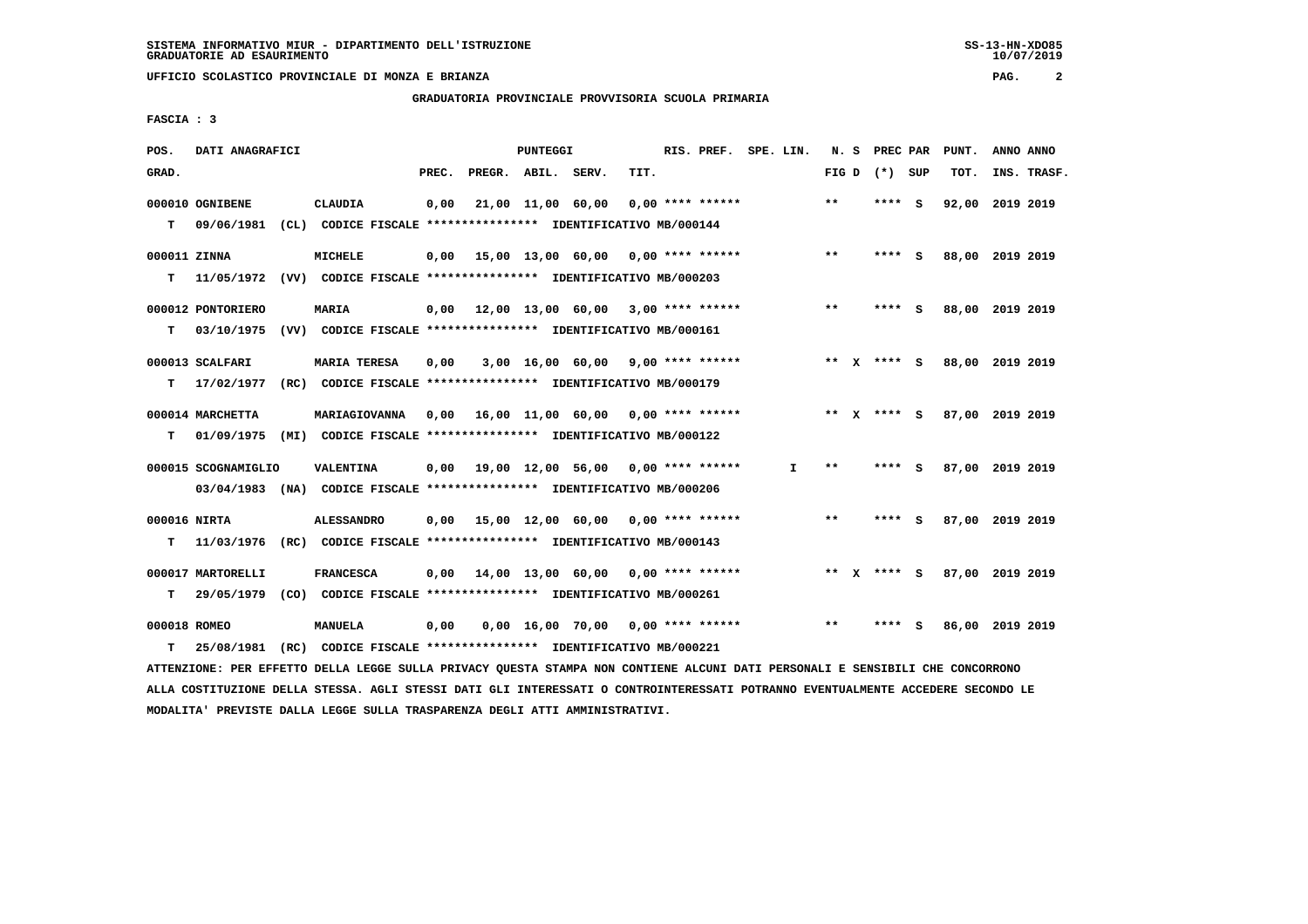**GRADUATORIA PROVINCIALE PROVVISORIA SCUOLA PRIMARIA**

 **FASCIA : 3**

| POS.        | DATI ANAGRAFICI   |                                                                                                                               |       |                    | PUNTEGGI          |                                           |      |                    | RIS. PREF. SPE. LIN. |       |                 |          | N. S PREC PAR PUNT. | ANNO ANNO |             |
|-------------|-------------------|-------------------------------------------------------------------------------------------------------------------------------|-------|--------------------|-------------------|-------------------------------------------|------|--------------------|----------------------|-------|-----------------|----------|---------------------|-----------|-------------|
| GRAD.       |                   |                                                                                                                               | PREC. | PREGR. ABIL. SERV. |                   |                                           | TIT. |                    |                      |       | FIG D $(*)$ SUP |          | TOT.                |           | INS. TRASF. |
|             | 000019 D'AMBROSIO | <b>BIANCA</b>                                                                                                                 | 0,00  |                    | 12,00 14,00 60,00 |                                           |      | $0.00$ **** ****** |                      | $***$ | ****            | - S      | 86,00               | 2019 2019 |             |
| т           | 14/01/1968        | (SA) CODICE FISCALE **************** IDENTIFICATIVO MB/000055                                                                 |       |                    |                   |                                           |      |                    |                      |       |                 |          |                     |           |             |
| 000020 ORSI |                   | <b>FRANCESCA</b>                                                                                                              | 0,00  | 37,00              |                   | $0,00$ 48,00 0,00 **** ******             |      |                    |                      | $* *$ | **** S          |          | 85,00 2019 2019     |           |             |
| т           | 11/11/1980        | (MI) CODICE FISCALE **************** IDENTIFICATIVO MB/000146                                                                 |       |                    |                   |                                           |      |                    |                      |       |                 |          |                     |           |             |
|             | 000021 TAGLIABUE  | <b>FABIO</b>                                                                                                                  |       |                    |                   | $0,00$ 12,00 12,00 60,00 0,00 **** ****** |      |                    |                      |       | ** x **** S     |          | 84,00 2019 2019     |           |             |
| T.          | 18/01/1979        | (MI) CODICE FISCALE **************** IDENTIFICATIVO MB/000186                                                                 |       |                    |                   |                                           |      |                    |                      |       |                 |          |                     |           |             |
|             | 000022 VALENTE    | <b>NADIA</b>                                                                                                                  | 0,00  |                    |                   | $9,00$ 14,00 60,00 0,00 **** ******       |      |                    |                      | $* *$ | ****            | - S      | 83,00 2019 2019     |           |             |
| т           | 19/08/1981        | (MI) CODICE FISCALE **************** IDENTIFICATIVO MB/000197                                                                 |       |                    |                   |                                           |      |                    |                      |       |                 |          |                     |           |             |
|             | 000023 FIORILLO   | <b>ANTONINA</b>                                                                                                               |       |                    |                   | $0,00$ 12,00 11,00 60,00 0,00 **** ****** |      |                    |                      | $***$ | **** S          |          | 83,00 2019 2019     |           |             |
| т           | 12/03/1975        | (TP) CODICE FISCALE *************** IDENTIFICATIVO MB/000073                                                                  |       |                    |                   |                                           |      |                    |                      |       |                 |          |                     |           |             |
|             | 000024 COLOMBO    | <b>DANIELA</b>                                                                                                                |       |                    |                   | $0,00$ 12,00 11,00 60,00 0,00 **** ****** |      |                    |                      | $* *$ | **** S          |          | 83,00 2019 2019     |           |             |
| т           | 18/03/1972        | (MI) CODICE FISCALE **************** IDENTIFICATIVO MB/000045                                                                 |       |                    |                   |                                           |      |                    |                      |       |                 |          |                     |           |             |
|             | 000025 DE SANDO   | <b>ANTONIA</b>                                                                                                                |       |                    |                   | $0,00$ 12,00 11,00 60,00 0,00 **** ****** |      |                    |                      | $* *$ | $***$ S         |          | 83,00 2019 2019     |           |             |
| т           | 29/05/1966        | (CZ) CODICE FISCALE **************** IDENTIFICATIVO MB/000059                                                                 |       |                    |                   |                                           |      |                    |                      |       |                 |          |                     |           |             |
|             | 000026 VENEZIA    | <b>BARBARA</b>                                                                                                                | 0,00  | 23,00              |                   | $0,00$ 60,00 0,00 **** ******             |      |                    |                      |       | ** x **** s     |          | 83,00 2019 2019     |           |             |
| т           | 03/04/1968        | (BG) CODICE FISCALE **************** IDENTIFICATIVO MB/000200                                                                 |       |                    |                   |                                           |      |                    |                      |       |                 |          |                     |           |             |
|             | 000027 RESTELLO   | <b>FRANCESCA</b>                                                                                                              | 0,00  |                    |                   | $7,00$ 13,00 60,00 3,00 **** ******       |      |                    |                      | $* *$ | ****            | <b>S</b> | 83,00 2019 2019     |           |             |
| т           | 02/08/1971        | (VR) CODICE FISCALE *************** IDENTIFICATIVO MB/000166                                                                  |       |                    |                   |                                           |      |                    |                      |       |                 |          |                     |           |             |
|             |                   | ATTENZIONE: PER EFFETTO DELLA LEGGE SULLA PRIVACY QUESTA STAMPA NON CONTIENE ALCUNI DATI PERSONALI E SENSIBILI CHE CONCORRONO |       |                    |                   |                                           |      |                    |                      |       |                 |          |                     |           |             |

 **ALLA COSTITUZIONE DELLA STESSA. AGLI STESSI DATI GLI INTERESSATI O CONTROINTERESSATI POTRANNO EVENTUALMENTE ACCEDERE SECONDO LE MODALITA' PREVISTE DALLA LEGGE SULLA TRASPARENZA DEGLI ATTI AMMINISTRATIVI.**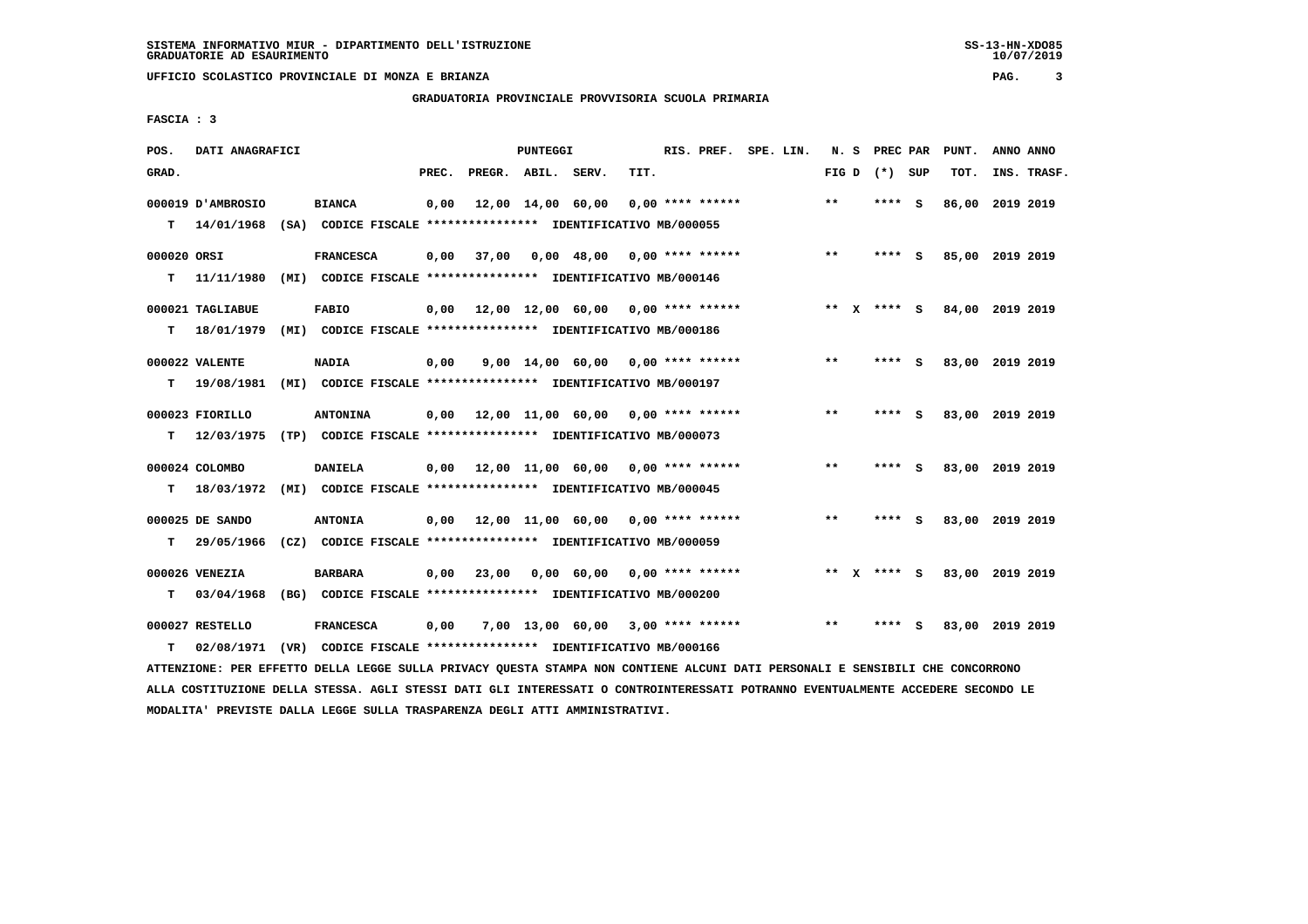**GRADUATORIA PROVINCIALE PROVVISORIA SCUOLA PRIMARIA**

 **FASCIA : 3**

| POS.         | DATI ANAGRAFICI  |                                                                                                                               |       |                    | <b>PUNTEGGI</b> |                                     |      |                    | RIS. PREF. SPE. LIN. |              |                 |     | N. S PREC PAR PUNT. | ANNO ANNO |             |
|--------------|------------------|-------------------------------------------------------------------------------------------------------------------------------|-------|--------------------|-----------------|-------------------------------------|------|--------------------|----------------------|--------------|-----------------|-----|---------------------|-----------|-------------|
| GRAD.        |                  |                                                                                                                               | PREC. | PREGR. ABIL. SERV. |                 |                                     | TIT. |                    |                      |              | FIG D $(*)$ SUP |     | TOT.                |           | INS. TRASF. |
|              | 000028 ROSSETTI  | <b>ANNASARA</b>                                                                                                               | 0,00  |                    |                 | $0,00 \quad 12,00 \quad 60,00$      |      | $9,00$ **** ****** |                      | $***$        | ****            | - S | 81,00               | 2019 2019 |             |
| T.           | 02/04/1981       | (CE) CODICE FISCALE **************** IDENTIFICATIVO MB/000169                                                                 |       |                    |                 |                                     |      |                    |                      |              |                 |     |                     |           |             |
|              |                  |                                                                                                                               |       |                    |                 |                                     |      |                    |                      |              |                 |     |                     |           |             |
|              | 000029 CANNELLA  | <b>RITAVALERIA</b>                                                                                                            | 0,00  |                    |                 | $0,00$ 12,00 60,00 9,00 **** ****** |      |                    |                      | $* *$        | ****            | - S | 81,00 2019 2019     |           |             |
|              | 20/02/1972       | (AG) CODICE FISCALE **************** IDENTIFICATIVO MB/000031                                                                 |       |                    |                 |                                     |      |                    |                      |              |                 |     |                     |           |             |
| 000030 ARENA |                  | MARIALUISA                                                                                                                    | 0,00  |                    |                 | $3,00$ 17,00 60,00 0,00 **** ****** |      |                    |                      | $* *$        | **** S          |     | 80,00 2019 2019     |           |             |
| т            | 19/02/1983       | (EN) CODICE FISCALE *************** IDENTIFICATIVO MB/000006                                                                  |       |                    |                 |                                     |      |                    |                      |              |                 |     |                     |           |             |
| 000031 MORRA |                  | <b>MICHELA</b>                                                                                                                | 0,00  | 19,00              |                 | $0,00$ 60,00 0,00 **** ******       |      |                    |                      | $***$        | ****            | - S | 79,00 2019 2019     |           |             |
| т            | 10/05/1982       | (EE) CODICE FISCALE **************** IDENTIFICATIVO MB/000140                                                                 |       |                    |                 |                                     |      |                    |                      |              |                 |     |                     |           |             |
|              |                  |                                                                                                                               |       |                    |                 |                                     |      |                    |                      |              |                 |     |                     |           |             |
|              | 000032 TRUNCALI  | <b>PAOLA</b>                                                                                                                  | 0,00  |                    |                 | $2,00$ 16,00 60,00 0,00 **** ****** |      |                    |                      | **           | **** S          |     | 78,00 2019 2019     |           |             |
| T.           | 23/07/1983       | (AG) CODICE FISCALE **************** IDENTIFICATIVO MB/000195                                                                 |       |                    |                 |                                     |      |                    |                      |              |                 |     |                     |           |             |
| 000033 SACCO |                  | MARIA                                                                                                                         | 0,00  |                    |                 | $2,00$ 16,00 60,00 0,00 **** ****** |      |                    |                      |              | ** $X$ **** S   |     | 78,00 2019 2019     |           |             |
| т            | 04/09/1983       | (EE) CODICE FISCALE **************** IDENTIFICATIVO MB/000174                                                                 |       |                    |                 |                                     |      |                    |                      |              |                 |     |                     |           |             |
|              |                  |                                                                                                                               |       |                    |                 |                                     |      |                    |                      |              |                 |     |                     |           |             |
|              | 000034 CARRETTA  | LUISA MARIA                                                                                                                   | 0,00  | 18,00              |                 | 0,00 60,00 0,00 **** ******         |      |                    |                      | $\star\star$ | $***$ S         |     | 78,00 2019 2019     |           |             |
| т            | 15/04/1972       | (UD) CODICE FISCALE *************** IDENTIFICATIVO MB/000035                                                                  |       |                    |                 |                                     |      |                    |                      |              |                 |     |                     |           |             |
|              |                  |                                                                                                                               |       |                    |                 |                                     |      |                    |                      |              |                 |     |                     |           |             |
| 000035 SPADA |                  | <b>IMMACOLATA</b>                                                                                                             | 0,00  |                    |                 | $5,00$ 12,00 60,00 0,00 **** ****** |      |                    |                      |              | ** x **** s     |     | 77,00 2019 2019     |           |             |
| т            | 20/11/1981       | (ME) CODICE FISCALE **************** IDENTIFICATIVO MB/000183                                                                 |       |                    |                 |                                     |      |                    |                      |              |                 |     |                     |           |             |
|              | 000036 PAPARCONE | <b>NADIA</b>                                                                                                                  | 0,00  | 17,00              |                 | 0,00 60,00 0,00 **** ******         |      |                    |                      | $* *$        | ****            |     | 77,00 2019 2019     |           |             |
| т            | 12/05/1972       | (LT) CODICE FISCALE **************** IDENTIFICATIVO MB/000149                                                                 |       |                    |                 |                                     |      |                    |                      |              |                 |     |                     |           |             |
|              |                  | ATTENZIONE: PER EFFETTO DELLA LEGGE SULLA PRIVACY QUESTA STAMPA NON CONTIENE ALCUNI DATI PERSONALI E SENSIBILI CHE CONCORRONO |       |                    |                 |                                     |      |                    |                      |              |                 |     |                     |           |             |

 **ALLA COSTITUZIONE DELLA STESSA. AGLI STESSI DATI GLI INTERESSATI O CONTROINTERESSATI POTRANNO EVENTUALMENTE ACCEDERE SECONDO LE MODALITA' PREVISTE DALLA LEGGE SULLA TRASPARENZA DEGLI ATTI AMMINISTRATIVI.**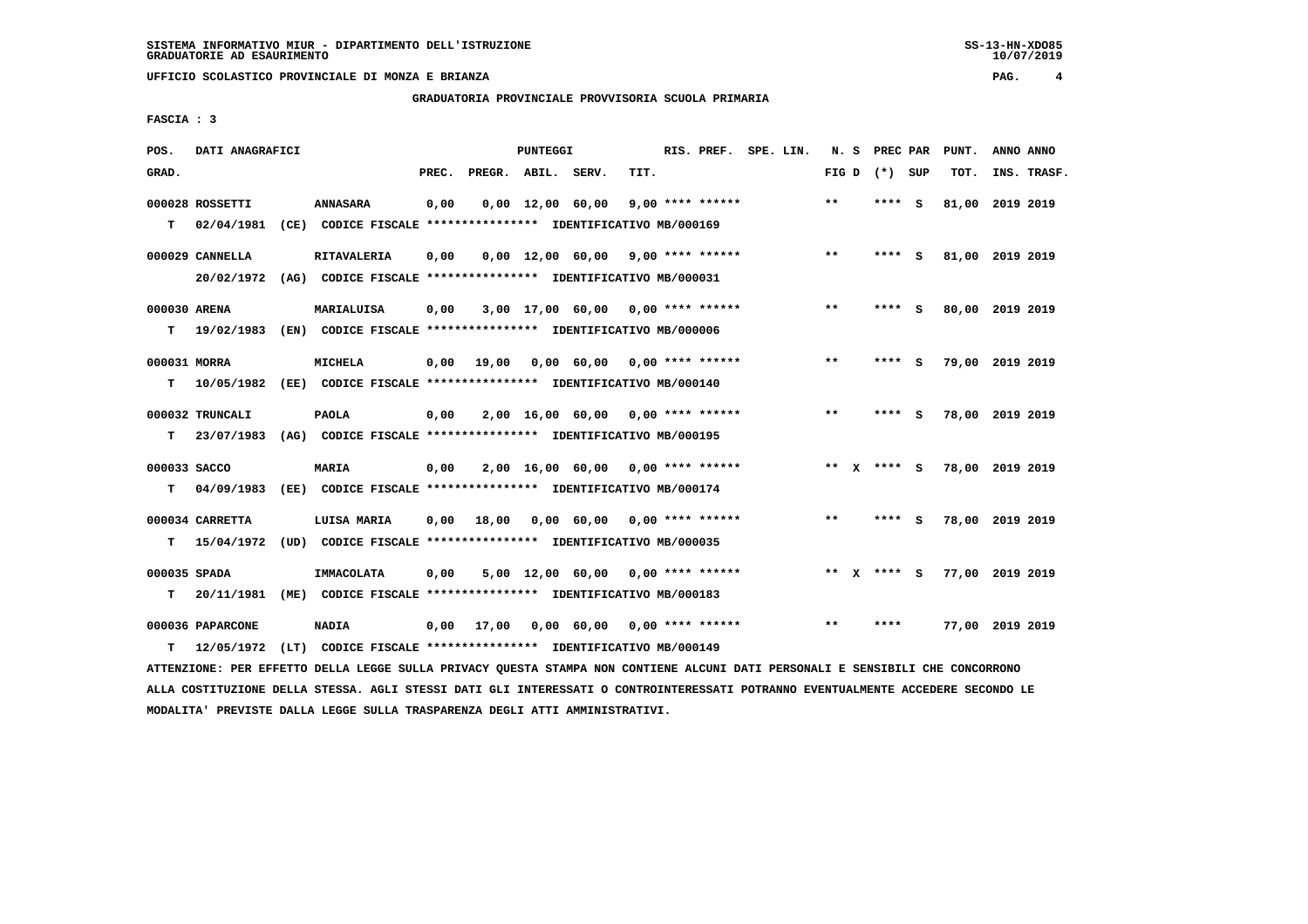**GRADUATORIA PROVINCIALE PROVVISORIA SCUOLA PRIMARIA**

 **FASCIA : 3**

| POS.  | DATI ANAGRAFICI  |                                                               |       |                    | <b>PUNTEGGI</b> |                                                  |      | RIS. PREF. SPE. LIN. |     | N. S  | <b>PREC PAR</b> |   | PUNT.           | ANNO ANNO |             |
|-------|------------------|---------------------------------------------------------------|-------|--------------------|-----------------|--------------------------------------------------|------|----------------------|-----|-------|-----------------|---|-----------------|-----------|-------------|
| GRAD. |                  |                                                               | PREC. | PREGR. ABIL. SERV. |                 |                                                  | TIT. |                      |     |       | FIG D $(*)$ SUP |   | TOT.            |           | INS. TRASF. |
|       | 000037 FORGIONE  | <b>MARISA</b>                                                 | 0,00  |                    |                 | $0,00 \quad 16,00 \quad 60,00$                   |      | $0,00$ **** ******   |     |       | ** x **** S     |   | 76,00 2019 2019 |           |             |
| т     | 18/02/1982       | (AV) CODICE FISCALE **************** IDENTIFICATIVO MB/000077 |       |                    |                 |                                                  |      |                      |     |       |                 |   |                 |           |             |
|       | 000038 CAGGIANO  | <b>RAFFAELLA</b>                                              | 0,00  |                    |                 | $3,00$ 13,00 60,00 0,00 **** ******              |      |                      |     |       | ** X **** S     |   | 76,00 2019 2019 |           |             |
| т     | 07/04/1972       | (CS) CODICE FISCALE **************** IDENTIFICATIVO MB/000025 |       |                    |                 |                                                  |      |                      |     |       |                 |   |                 |           |             |
|       | 000039 LUCCHINI  | <b>BARBARA</b>                                                | 0,00  |                    |                 | $10,00$ $16,00$ $50,00$ $0,00$ $***$ **** ****** |      |                      |     |       | ** $X$ **** S   |   | 76,00 2019 2019 |           |             |
| т     | 25/03/1970       | (MI) CODICE FISCALE **************** IDENTIFICATIVO MB/000110 |       |                    |                 |                                                  |      |                      |     |       |                 |   |                 |           |             |
|       | 000040 CRIPPA    | <b>RAMONA</b>                                                 | 0,00  |                    |                 | $3,00$ 13,00 60,00 0,00 **** ******              |      |                      |     | $***$ | **** S          |   | 76,00 2019 2019 |           |             |
| т     | 31/10/1978       | (MI) CODICE FISCALE **************** IDENTIFICATIVO MB/000051 |       |                    |                 |                                                  |      |                      |     |       |                 |   |                 |           |             |
|       | 000041 PIZZELLA  | <b>MARIA</b>                                                  | 0,00  |                    |                 | $3,00$ 12,00 60,00 0,00 **** ******              |      |                      |     | $* *$ | **** S          |   | 75,00 2019 2019 |           |             |
| т     | 28/09/1983       | (FG) CODICE FISCALE **************** IDENTIFICATIVO MB/000159 |       |                    |                 |                                                  |      |                      |     |       |                 |   |                 |           |             |
|       | 000042 PIGNATARI | ANGELA RAFFAE                                                 | 0,00  |                    |                 | $3,00$ 12,00 60,00 0,00 **** ******              |      |                      |     | $***$ | **** S          |   | 75,00 2019 2019 |           |             |
| т     | 08/04/1968       | (KR) CODICE FISCALE **************** IDENTIFICATIVO MB/000157 |       |                    |                 |                                                  |      |                      |     |       |                 |   |                 |           |             |
|       | 000043 BUNETTA   | <b>ROCCA</b>                                                  | 0,00  |                    |                 | $6,00$ 11,00 58,00 0,00 **** ******              |      |                      |     |       | ** X **** S     |   | 75,00 2019 2019 |           |             |
| т     | 16/09/1983       | (EE) CODICE FISCALE **************** IDENTIFICATIVO MB/000023 |       |                    |                 |                                                  |      |                      |     |       |                 |   |                 |           |             |
|       | 000044 BRUNEO    | <b>ISABELLA</b>                                               | 0,00  |                    |                 | $4,00$ 11,00 60,00 0,00 **** ******              |      |                      |     |       | ** x **** s     |   | 75,00 2019 2019 |           |             |
| т     | 05/08/1975       | (MT) CODICE FISCALE **************** IDENTIFICATIVO MB/000022 |       |                    |                 |                                                  |      |                      |     |       |                 |   |                 |           |             |
|       | 000045 CRIACO    | <b>ROCCO</b>                                                  | 0,00  |                    |                 | $0,00$ 14,00 60,00 0,00 **** ******              |      |                      | FI. | **    | ****            | s | 74,00           | 2018      |             |
|       | 13/11/1976       | (RC) CODICE FISCALE **************** IDENTIFICATIVO MB/000271 |       |                    |                 |                                                  |      |                      |     |       |                 |   |                 |           |             |

 **ATTENZIONE: PER EFFETTO DELLA LEGGE SULLA PRIVACY QUESTA STAMPA NON CONTIENE ALCUNI DATI PERSONALI E SENSIBILI CHE CONCORRONO ALLA COSTITUZIONE DELLA STESSA. AGLI STESSI DATI GLI INTERESSATI O CONTROINTERESSATI POTRANNO EVENTUALMENTE ACCEDERE SECONDO LE MODALITA' PREVISTE DALLA LEGGE SULLA TRASPARENZA DEGLI ATTI AMMINISTRATIVI.**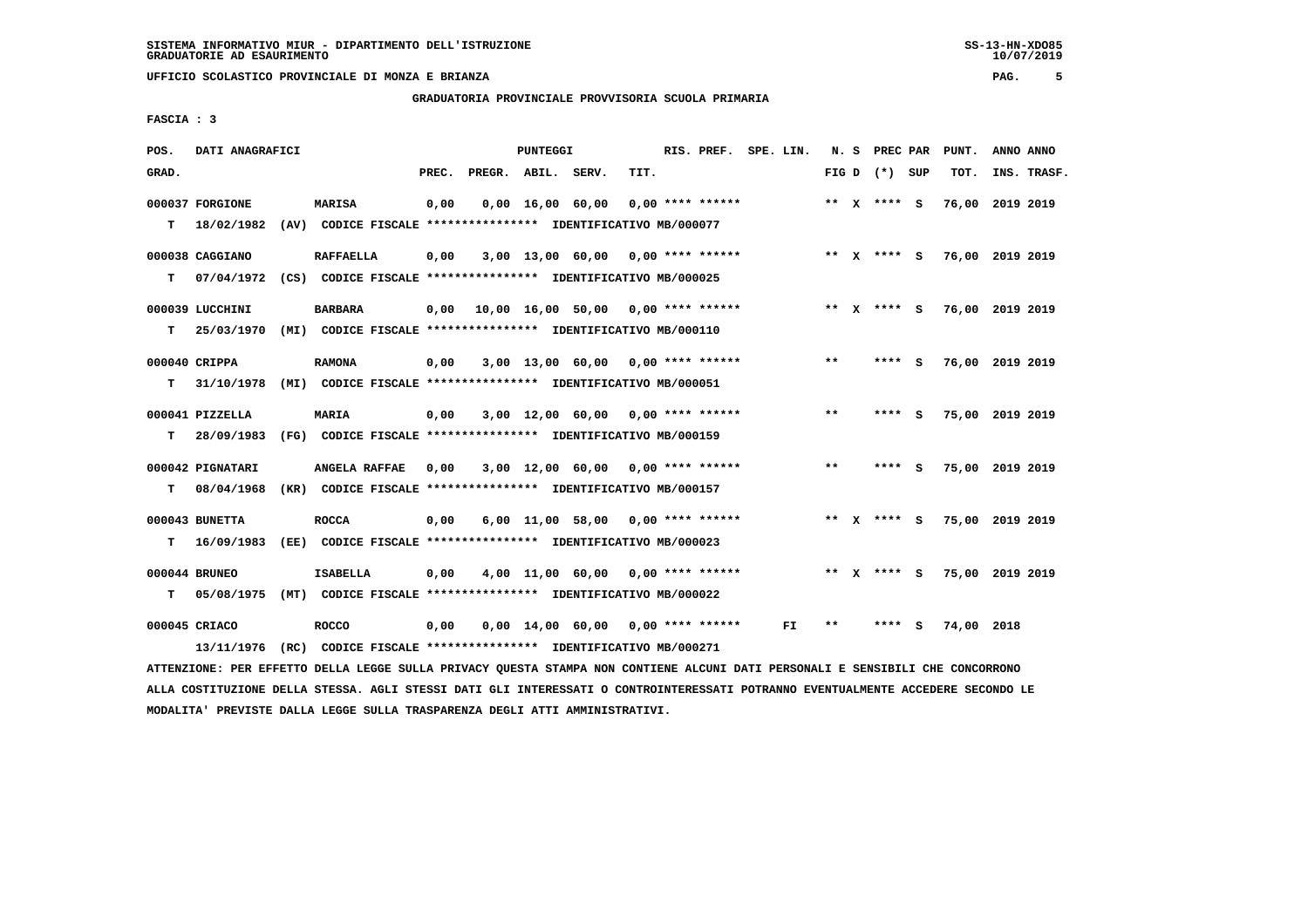**GRADUATORIA PROVINCIALE PROVVISORIA SCUOLA PRIMARIA**

 **FASCIA : 3**

| POS.  | DATI ANAGRAFICI   |                                                                                                                               |       |                    | PUNTEGGI |                                     |      |                    | RIS. PREF. SPE. LIN. |       | N. S PREC PAR   |     | PUNT.           | ANNO ANNO |             |
|-------|-------------------|-------------------------------------------------------------------------------------------------------------------------------|-------|--------------------|----------|-------------------------------------|------|--------------------|----------------------|-------|-----------------|-----|-----------------|-----------|-------------|
| GRAD. |                   |                                                                                                                               | PREC. | PREGR. ABIL. SERV. |          |                                     | TIT. |                    |                      |       | FIG D $(*)$ SUP |     | TOT.            |           | INS. TRASF. |
|       | 000046 GIULIANI   | <b>SIMONETTA</b>                                                                                                              | 0,00  |                    |          | 3,00 11,00 60,00                    |      | $0.00$ **** ****** |                      | $***$ | ****            | - S | 74,00           | 2019 2019 |             |
| т     | 15/01/1982        | (BA) CODICE FISCALE **************** IDENTIFICATIVO MB/000088                                                                 |       |                    |          |                                     |      |                    |                      |       |                 |     |                 |           |             |
|       | 000047 LA ROCCA   | MARIAFRANCESC                                                                                                                 | 0.00  |                    |          | $0.00$ 13.00 58.00 3.00 **** ****** |      |                    |                      |       | ** x **** S     |     | 74,00 2019 2019 |           |             |
| т     | 24/07/1976        | (TP) CODICE FISCALE **************** IDENTIFICATIVO MB/000100                                                                 |       |                    |          |                                     |      |                    |                      |       |                 |     |                 |           |             |
|       | 000048 BERCOLLI   | CONCETTINA                                                                                                                    | 0,00  | 26,00              |          | $0,00$ 48,00 0,00 **** ******       |      |                    |                      |       | ** x **** S     |     | 74,00 2019 2019 |           |             |
| т     | 30/07/1981        | (ME) CODICE FISCALE **************** IDENTIFICATIVO MB/000016                                                                 |       |                    |          |                                     |      |                    |                      |       |                 |     |                 |           |             |
|       | 000049 PULIAFITO  | SEBASTIANO SA                                                                                                                 | 0,00  |                    |          | 2,00 14,00 54,00 3,00 **** ******   |      |                    |                      | $* *$ | **** S          |     | 73,00 2019 2019 |           |             |
| т     | 15/04/1977        | (ME) CODICE FISCALE **************** IDENTIFICATIVO MB/000164                                                                 |       |                    |          |                                     |      |                    |                      |       |                 |     |                 |           |             |
|       | 000050 GANGAI     | <b>NICOLETTA</b>                                                                                                              | 0,00  |                    |          | 16,00 11,00 46,00 0,00 **** ******  |      |                    |                      | $* *$ | **** S          |     | 73,00 2019 2019 |           |             |
| т     |                   | 29/05/1972 (TA) CODICE FISCALE **************** IDENTIFICATIVO MB/000084                                                      |       |                    |          |                                     |      |                    |                      |       |                 |     |                 |           |             |
|       | 000051 PELLEGRINO | <b>GIULIANA</b>                                                                                                               | 0,00  |                    |          | $6,00$ 11,00 56,00 0,00 **** ****** |      |                    |                      | **    | ****            | - S | 73,00 2019 2019 |           |             |
| т     | 30/06/1969        | (RC) CODICE FISCALE **************** IDENTIFICATIVO MB/000153                                                                 |       |                    |          |                                     |      |                    |                      |       |                 |     |                 |           |             |
|       | 000052 RABITO     | <b>ANTONIETTA</b>                                                                                                             | 0.00  | 17,00              |          | $0.00$ 56.00 0.00 **** ******       |      |                    |                      | $* *$ | ****            | - S | 73,00 2019 2019 |           |             |
| т     | 13/09/1973        | (TP) CODICE FISCALE **************** IDENTIFICATIVO MB/000165                                                                 |       |                    |          |                                     |      |                    |                      |       |                 |     |                 |           |             |
|       | 000053 FRANCO     | <b>LOREDANA</b>                                                                                                               | 0,00  |                    |          | $2,00$ 15,00 56,00 0,00 **** ****** |      |                    |                      | $**$  | **** S          |     | 73,00 2019 2019 |           |             |
| т     | 14/02/1969        | (TP) CODICE FISCALE **************** IDENTIFICATIVO MB/000248                                                                 |       |                    |          |                                     |      |                    |                      |       |                 |     |                 |           |             |
|       | 000054 FOGAGNOLO  | <b>LAURA</b>                                                                                                                  | 0,00  |                    |          | $2,00$ 11,00 60,00 0,00 **** ****** |      |                    |                      | $* *$ |                 | - S | 73,00 2019 2019 |           |             |
| т     | 28/05/1967        | (MI) CODICE FISCALE **************** IDENTIFICATIVO MB/000075                                                                 |       |                    |          |                                     |      |                    |                      |       |                 |     |                 |           |             |
|       |                   | ATTENZIONE: PER EFFETTO DELLA LEGGE SULLA PRIVACY QUESTA STAMPA NON CONTIENE ALCUNI DATI PERSONALI E SENSIBILI CHE CONCORRONO |       |                    |          |                                     |      |                    |                      |       |                 |     |                 |           |             |

 **ALLA COSTITUZIONE DELLA STESSA. AGLI STESSI DATI GLI INTERESSATI O CONTROINTERESSATI POTRANNO EVENTUALMENTE ACCEDERE SECONDO LE MODALITA' PREVISTE DALLA LEGGE SULLA TRASPARENZA DEGLI ATTI AMMINISTRATIVI.**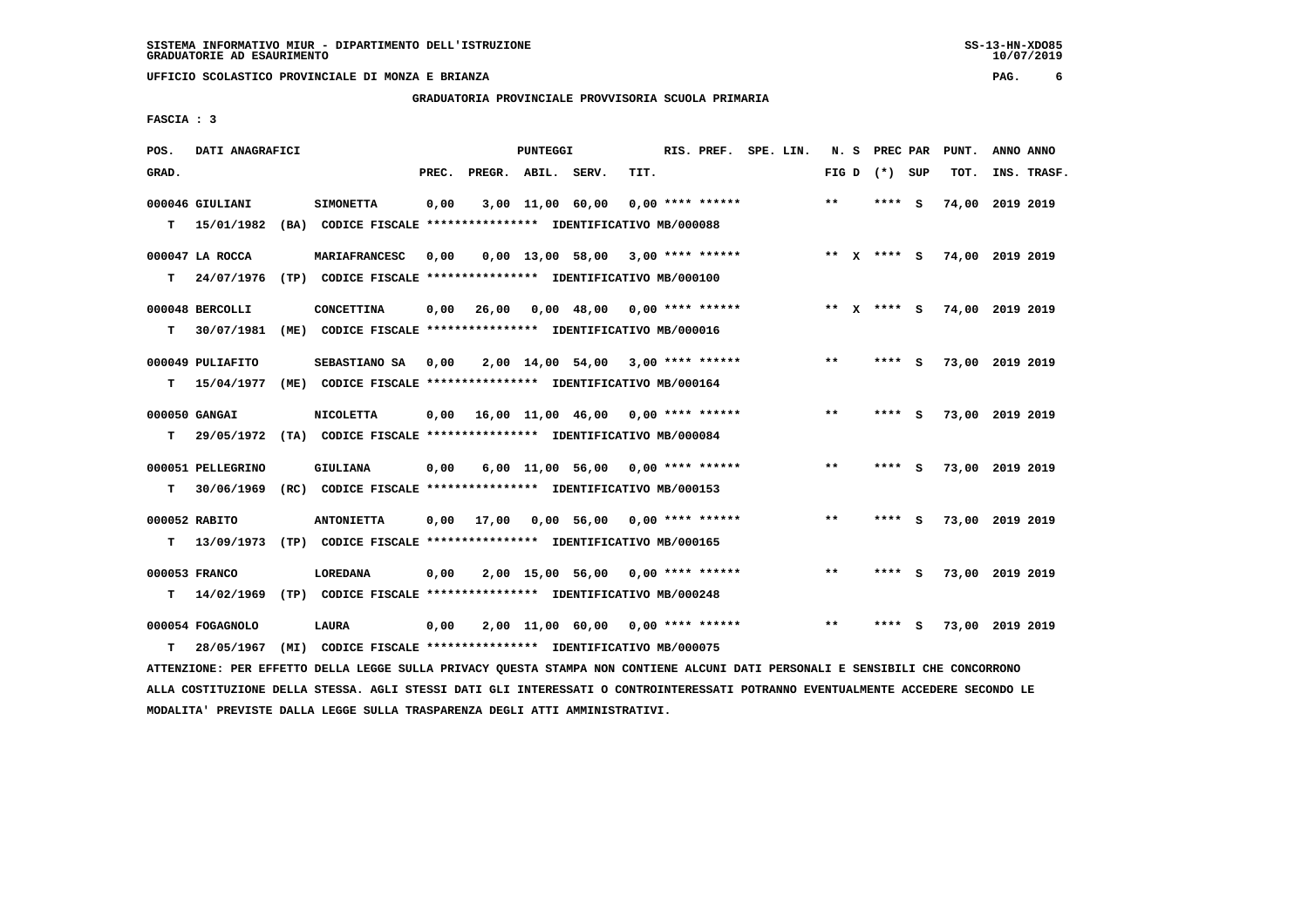**GRADUATORIA PROVINCIALE PROVVISORIA SCUOLA PRIMARIA**

 **FASCIA : 3**

| POS.         | DATI ANAGRAFICI    |                                                                                                                               |       |                    | PUNTEGGI                       |                                     |      |                    | RIS. PREF. SPE. LIN. | N. S PREC PAR   |        |     | PUNT.           | ANNO ANNO |             |
|--------------|--------------------|-------------------------------------------------------------------------------------------------------------------------------|-------|--------------------|--------------------------------|-------------------------------------|------|--------------------|----------------------|-----------------|--------|-----|-----------------|-----------|-------------|
| GRAD.        |                    |                                                                                                                               | PREC. | PREGR. ABIL. SERV. |                                |                                     | TIT. |                    |                      | FIG D $(*)$ SUP |        |     | TOT.            |           | INS. TRASF. |
| 000055 ARENA |                    | <b>ANNALISA</b>                                                                                                               | 0,00  |                    | $0,00 \quad 12,00 \quad 60,00$ |                                     |      | $0.00$ **** ****** |                      | $***$           | ****   | - S | 72,00           | 2019 2019 |             |
| т            | 19/03/1982         | (TO) CODICE FISCALE *************** IDENTIFICATIVO MB/000005                                                                  |       |                    |                                |                                     |      |                    |                      |                 |        |     |                 |           |             |
| 000056 MISTO |                    | <b>ALESSANDRA</b>                                                                                                             | 0,00  | 12,00              |                                | $0,00$ 60,00 0,00 **** ******       |      |                    |                      | $***$           | **** S |     | 72,00 2019 2019 |           |             |
| т            | 08/01/1982         | (MI) CODICE FISCALE **************** IDENTIFICATIVO MB/000135                                                                 |       |                    |                                |                                     |      |                    |                      |                 |        |     |                 |           |             |
|              | 000057 MIRISOLA    | <b>EVELINGIUSEPP</b>                                                                                                          | 0,00  |                    |                                | $0,00$ 12,00 60,00 0,00 **** ****** |      |                    |                      | $***$           | **** S |     | 72,00 2019 2019 |           |             |
| т            | 14/03/1977         | (CL) CODICE FISCALE **************** IDENTIFICATIVO MB/000132                                                                 |       |                    |                                |                                     |      |                    |                      |                 |        |     |                 |           |             |
|              | 000058 GIUSTO      | <b>ANNAMARIA</b>                                                                                                              | 0,00  | 12,00              |                                | 0,00 60,00 0,00 **** ******         |      |                    |                      | $***$           | **** S |     | 72,00 2019 2019 |           |             |
| т            | 16/06/1962         | (MI) CODICE FISCALE **************** IDENTIFICATIVO MB/000089                                                                 |       |                    |                                |                                     |      |                    |                      |                 |        |     |                 |           |             |
|              | 000059 PANNIA      | <b>ROSANNA</b>                                                                                                                | 0,00  |                    |                                | $0,00$ 18,00 54,00 0,00 **** ****** |      |                    |                      | **              | **** S |     | 72,00 2019 2019 |           |             |
| т            |                    | 20/04/1981 (VV) CODICE FISCALE **************** IDENTIFICATIVO MB/000147                                                      |       |                    |                                |                                     |      |                    |                      |                 |        |     |                 |           |             |
|              | 000060 VALENTI     | <b>TAMARA</b>                                                                                                                 | 0,00  |                    |                                | $0,00$ 11,00 60,00 0,00 **** ****** |      |                    |                      | $* *$           | ****   | - S | 71,00 2019 2019 |           |             |
| T.           |                    | 20/03/1974 (IM) CODICE FISCALE **************** IDENTIFICATIVO MB/000198                                                      |       |                    |                                |                                     |      |                    |                      |                 |        |     |                 |           |             |
|              | 000061 PRINCIGALLO | <b>MARIA POMPEA</b>                                                                                                           | 0,00  |                    |                                | 21,00 11,00 36,00 3,00 **** ******  |      |                    |                      | $***$           | **** S |     | 71,00 2019 2019 |           |             |
| т            |                    | 14/02/1979 (MI) CODICE FISCALE **************** IDENTIFICATIVO MB/000163                                                      |       |                    |                                |                                     |      |                    |                      |                 |        |     |                 |           |             |
|              | 000062 VISMARA     | <b>ELENA</b>                                                                                                                  | 0,00  | 15,00              |                                | $0,00$ 56,00 0,00 **** ******       |      |                    |                      | $**$            | **** S |     | 71,00 2019 2019 |           |             |
| т            | 15/10/1982         | (MI) CODICE FISCALE **************** IDENTIFICATIVO MB/000201                                                                 |       |                    |                                |                                     |      |                    |                      |                 |        |     |                 |           |             |
|              | 000063 LO MONACO   | <b>PAOLA</b>                                                                                                                  | 0,00  |                    |                                | $0,00$ 12,00 53,00 6,00 **** ****** |      |                    |                      | $***$           | ****   | s   | 71,00 2019 2019 |           |             |
| T.           | 11/02/1980         | (AG) CODICE FISCALE **************** IDENTIFICATIVO MB/000105                                                                 |       |                    |                                |                                     |      |                    |                      |                 |        |     |                 |           |             |
|              |                    | ATTENZIONE: PER EFFETTO DELLA LEGGE SULLA PRIVACY QUESTA STAMPA NON CONTIENE ALCUNI DATI PERSONALI E SENSIBILI CHE CONCORRONO |       |                    |                                |                                     |      |                    |                      |                 |        |     |                 |           |             |

 **ALLA COSTITUZIONE DELLA STESSA. AGLI STESSI DATI GLI INTERESSATI O CONTROINTERESSATI POTRANNO EVENTUALMENTE ACCEDERE SECONDO LE MODALITA' PREVISTE DALLA LEGGE SULLA TRASPARENZA DEGLI ATTI AMMINISTRATIVI.**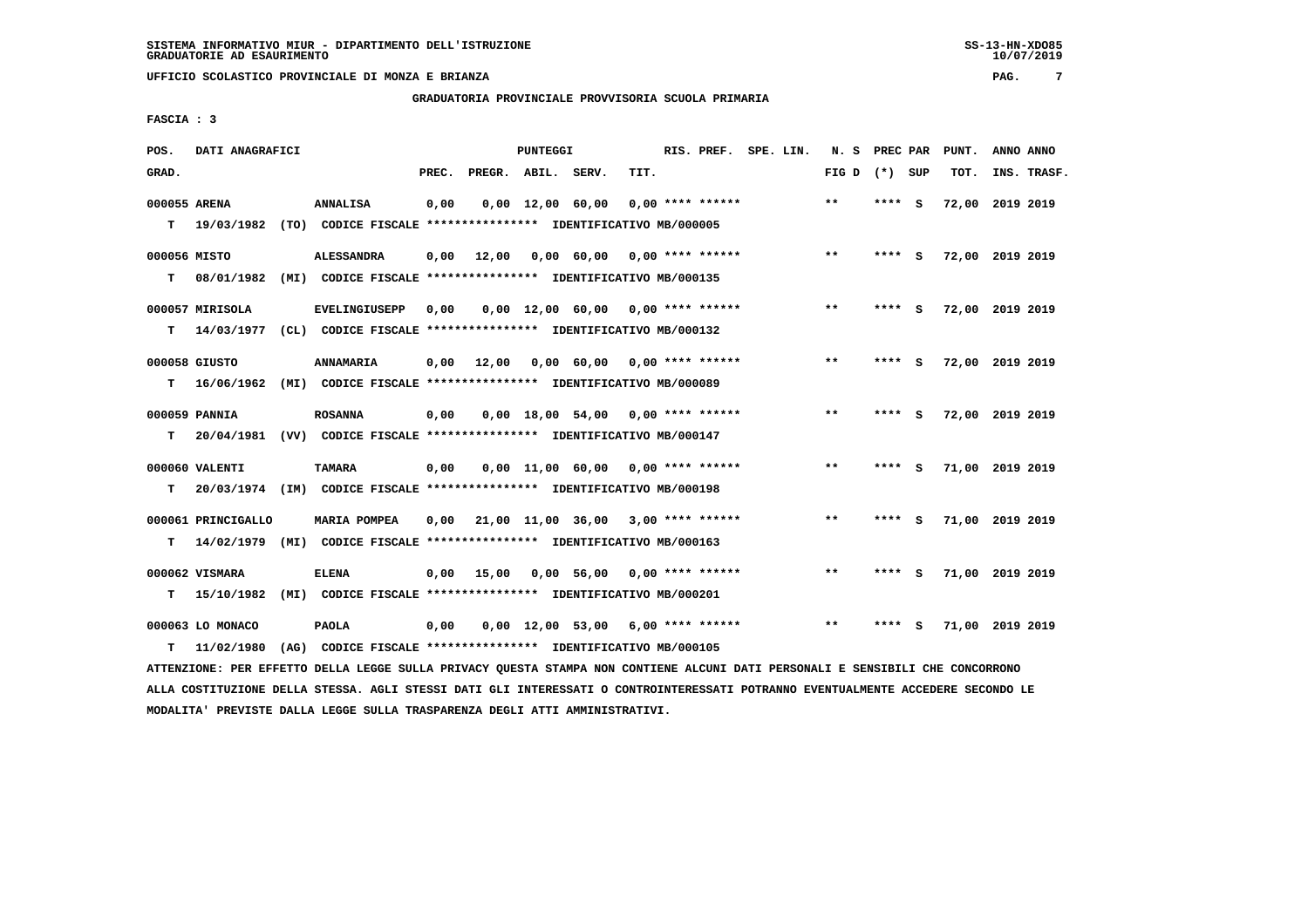**GRADUATORIA PROVINCIALE PROVVISORIA SCUOLA PRIMARIA**

 **FASCIA : 3**

| POS.         | DATI ANAGRAFICI   |      |                                                                                                                                   |       |                    | <b>PUNTEGGI</b> |                                     |                    | RIS. PREF.         | SPE. LIN. | N.S   | PREC PAR      |          | PUNT.           | ANNO ANNO |             |
|--------------|-------------------|------|-----------------------------------------------------------------------------------------------------------------------------------|-------|--------------------|-----------------|-------------------------------------|--------------------|--------------------|-----------|-------|---------------|----------|-----------------|-----------|-------------|
| GRAD.        |                   |      |                                                                                                                                   | PREC. | PREGR. ABIL. SERV. |                 |                                     | TIT.               |                    |           | FIG D | $(*)$         | SUP      | TOT.            |           | INS. TRASF. |
|              | 000064 SIRIMARCO  |      | <b>FRANCESCA</b>                                                                                                                  | 0,00  | 11,00              |                 | $0,00$ 59,00                        |                    | $0.00$ **** ****** |           | $***$ | ****          | - S      | 70,00           | 2019 2019 |             |
| т            | 17/02/1974        |      | (CS) CODICE FISCALE **************** IDENTIFICATIVO MB/000181                                                                     |       |                    |                 |                                     |                    |                    |           |       |               |          |                 |           |             |
|              |                   |      |                                                                                                                                   |       |                    |                 |                                     |                    |                    |           |       |               |          |                 |           |             |
|              | 000065 SIRIMARCO  |      | <b>STEFANIA</b>                                                                                                                   | 0,00  |                    |                 | $0,00$ $11,00$ $56,00$              |                    | $3.00$ **** ****** |           | $* *$ | ****          | s        | 70,00           | 2019 2019 |             |
| т            | 07/12/1972        |      | (MI) CODICE FISCALE **************** IDENTIFICATIVO MB/000182                                                                     |       |                    |                 |                                     |                    |                    |           |       |               |          |                 |           |             |
| 000066 MANNA |                   |      | <b>CONCETTA</b>                                                                                                                   | 0,00  | 16,00              |                 | $0.00$ 54.00 0.00 **** ****** K     |                    |                    |           | $***$ | $***$ S       |          | 70,00 2019 2019 |           |             |
| т            | 06/02/1965        |      | (MI) CODICE FISCALE **************** IDENTIFICATIVO MB/000117                                                                     |       |                    |                 |                                     |                    |                    |           |       |               |          |                 |           |             |
|              |                   |      |                                                                                                                                   |       |                    |                 |                                     |                    |                    |           |       |               |          |                 |           |             |
|              | 000067 MAUGERI    |      | <b>DOMENICO</b>                                                                                                                   | 0,00  |                    |                 | 0,00 11,00 52,00                    |                    | $6,00$ **** ****** |           |       | ** X **** S   |          | 69,00 2019 2019 |           |             |
| т            | 13/08/1974        |      | (CT) CODICE FISCALE **************** IDENTIFICATIVO MB/000128                                                                     |       |                    |                 |                                     |                    |                    |           |       |               |          |                 |           |             |
|              | 000068 MARCHESE   |      | <b>IMMACOLATA</b>                                                                                                                 | 0,00  |                    |                 | $0,00$ $11,00$ 58,00                | $0.00$ **** ****** |                    |           |       | ** $X$ **** S |          | 69,00 2019 2019 |           |             |
| т            | 06/06/1978        |      | (NA) CODICE FISCALE **************** IDENTIFICATIVO MB/000121                                                                     |       |                    |                 |                                     |                    |                    |           |       |               |          |                 |           |             |
|              | 000069 RIMOLDI    |      | <b>PAOLAMARIA</b>                                                                                                                 | 0,00  | 11,00              |                 | $0.00$ 58,00 0.00 **** ******       |                    |                    |           | $* *$ | ****          | - S      | 69,00           | 2019 2019 |             |
|              |                   |      |                                                                                                                                   |       |                    |                 |                                     |                    |                    |           |       |               |          |                 |           |             |
| T.           | 26/02/1969        |      | (MI) CODICE FISCALE **************** IDENTIFICATIVO MB/000167                                                                     |       |                    |                 |                                     |                    |                    |           |       |               |          |                 |           |             |
|              | 000070 ROMANO     |      | <b>GREGORIO</b>                                                                                                                   | 0,00  |                    |                 | $0,00$ 11,00 58,00 0,00 **** ****** |                    |                    |           | $* *$ | ****          | S.       | 69,00 2019 2019 |           |             |
| т            | 12/01/1981        |      | (VV) CODICE FISCALE **************** IDENTIFICATIVO MB/000168                                                                     |       |                    |                 |                                     |                    |                    |           |       |               |          |                 |           |             |
|              |                   |      |                                                                                                                                   |       |                    |                 |                                     |                    |                    |           |       |               |          |                 |           |             |
|              | 000071 STIPULANTE |      | <b>SABRINA</b>                                                                                                                    | 0,00  |                    |                 | 0,00 11,00 48,00                    |                    | $9,00$ **** ****** |           | $* *$ | ****          | <b>S</b> | 68,00           | 2019 2019 |             |
| т            | 24/01/1978        |      | (FG) CODICE FISCALE **************** IDENTIFICATIVO MB/000184                                                                     |       |                    |                 |                                     |                    |                    |           |       |               |          |                 |           |             |
| 000072 CRUDO |                   |      | <b>KATIA</b>                                                                                                                      | 0,00  |                    |                 | $0.00$ 11.00 57.00 0.00 **** ****** |                    |                    |           |       | ** x **** S   |          | 68,00 2019 2019 |           |             |
| т            | 28/05/1980        | (LE) | CODICE FISCALE **************** IDENTIFICATIVO MB/000052                                                                          |       |                    |                 |                                     |                    |                    |           |       |               |          |                 |           |             |
|              |                   |      | LAARINGTANG, AND MARIAANA ANTIL THAAR ANTIL ARTHLAN ANIMAL AANIL NAN AANWERNG LEANIT BLAT ARD AANTILET A ANILATATE AND AANAARBANA |       |                    |                 |                                     |                    |                    |           |       |               |          |                 |           |             |

 **ATTENZIONE: PER EFFETTO DELLA LEGGE SULLA PRIVACY QUESTA STAMPA NON CONTIENE ALCUNI DATI PERSONALI E SENSIBILI CHE CONCORRONO ALLA COSTITUZIONE DELLA STESSA. AGLI STESSI DATI GLI INTERESSATI O CONTROINTERESSATI POTRANNO EVENTUALMENTE ACCEDERE SECONDO LE MODALITA' PREVISTE DALLA LEGGE SULLA TRASPARENZA DEGLI ATTI AMMINISTRATIVI.**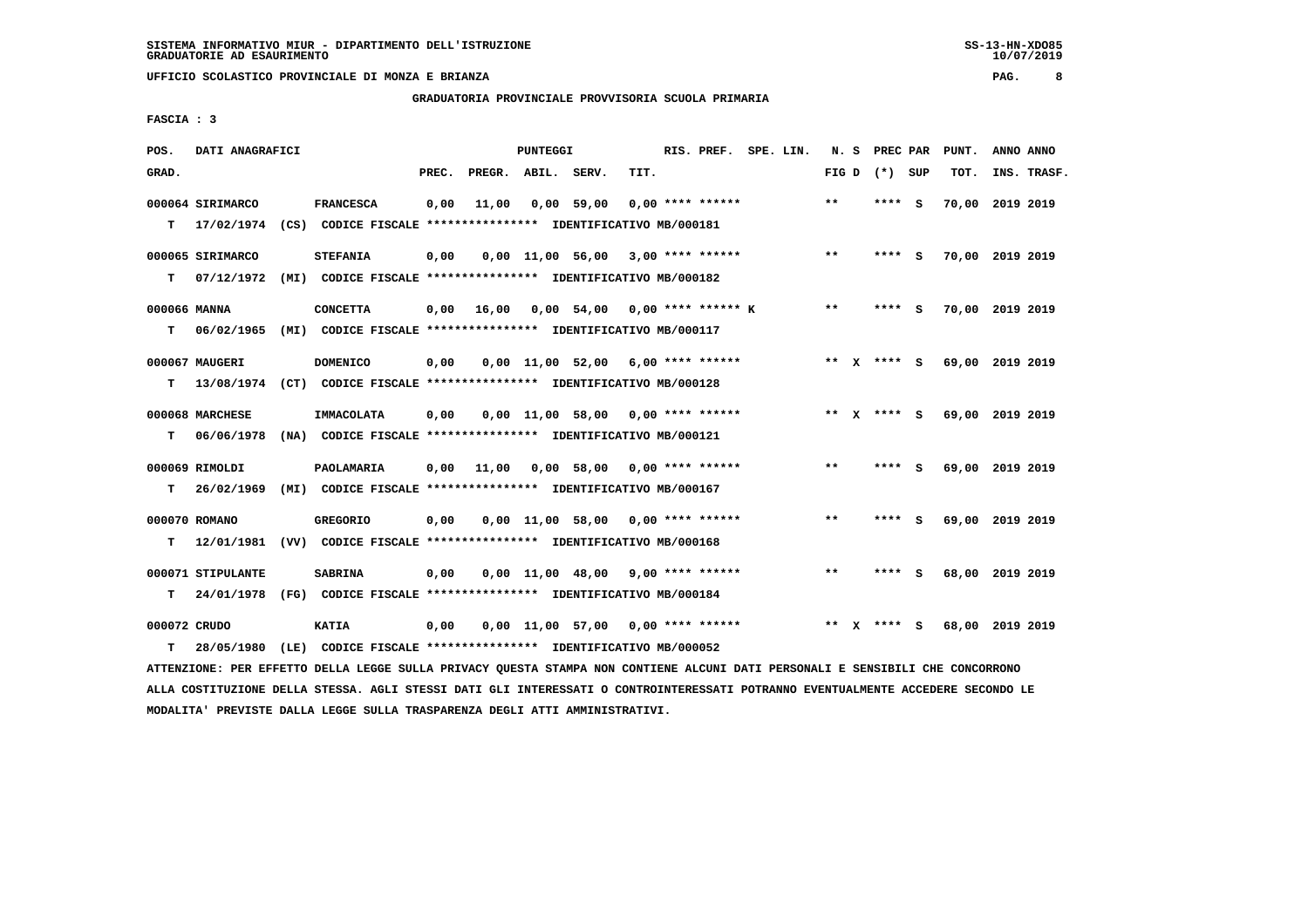**GRADUATORIA PROVINCIALE PROVVISORIA SCUOLA PRIMARIA**

 **FASCIA : 3**

| POS.         | DATI ANAGRAFICI   |                                                                                                                               |       |                    | PUNTEGGI |                                                   |      | RIS. PREF. SPE. LIN. |              |       |                 | N. S PREC PAR PUNT.         | ANNO ANNO |             |
|--------------|-------------------|-------------------------------------------------------------------------------------------------------------------------------|-------|--------------------|----------|---------------------------------------------------|------|----------------------|--------------|-------|-----------------|-----------------------------|-----------|-------------|
| GRAD.        |                   |                                                                                                                               | PREC. | PREGR. ABIL. SERV. |          |                                                   | TIT. |                      |              |       | FIG D $(*)$ SUP | TOT.                        |           | INS. TRASF. |
|              | 000073 LONDRA     | MARIAGRAZIA                                                                                                                   | 0,00  |                    |          | $6,00$ $14,00$ $48,00$                            |      | 0,00 **** ******     |              |       | ** x **** S     | 68,00 2019 2019             |           |             |
| т            | 10/02/1963        | (CT) CODICE FISCALE **************** IDENTIFICATIVO MB/000106                                                                 |       |                    |          |                                                   |      |                      |              |       |                 |                             |           |             |
|              | 000074 LA MATTINA | <b>GIOVANNA</b>                                                                                                               | 0,00  | 17,00              |          | $0.00 \quad 48.00 \quad 0.00 \quad *** \quad ***$ |      |                      |              |       | ** x **** s     | 65,00 2014                  |           |             |
| т            |                   | 15/11/1982 (CT) CODICE FISCALE **************** IDENTIFICATIVO MB/000240                                                      |       |                    |          |                                                   |      |                      |              |       |                 |                             |           |             |
|              | 000075 LA MATTINA | <b>GIOVANNA</b>                                                                                                               |       |                    |          | $0,00$ 17,00 0,00 48,00 0,00 **** ******          |      |                      |              |       |                 | ** X **** S 65,00 2019 2019 |           |             |
| т            |                   | 15/11/1982 (CT) CODICE FISCALE *************** IDENTIFICATIVO MB/000099                                                       |       |                    |          |                                                   |      |                      |              |       |                 |                             |           |             |
|              | 000076 DILETTO    | MANUELA                                                                                                                       | 0,00  |                    |          | $6,00$ 11,00 48,00 0,00 **** ******               |      |                      |              |       |                 | ** X **** S 65,00 2019 2019 |           |             |
| т            |                   | 23/12/1977 (MI) CODICE FISCALE *************** IDENTIFICATIVO MB/000064                                                       |       |                    |          |                                                   |      |                      |              |       |                 |                             |           |             |
|              | 000077 MAGENTA    | <b>MARIO</b>                                                                                                                  |       |                    |          | $0,00$ 18,00 11,00 36,00 0,00 **** ******         |      |                      |              |       |                 | ** X **** S 65,00 2019 2019 |           |             |
| т            |                   | 06/11/1977 (PA) CODICE FISCALE *************** IDENTIFICATIVO MB/000112                                                       |       |                    |          |                                                   |      |                      |              |       |                 |                             |           |             |
| 000078 RUSSO |                   | <b>CATERINA</b>                                                                                                               | 0,00  |                    |          | $3,00$ 15,00 46,00 0,00 **** ******               |      |                      | $\mathbf{I}$ |       |                 | ** X **** S 64,00 2019 2019 |           |             |
|              |                   | 18/08/1966 (MI) CODICE FISCALE *************** IDENTIFICATIVO MB/000171                                                       |       |                    |          |                                                   |      |                      |              |       |                 |                             |           |             |
| 000079 ADAMO |                   | <b>FRANCESCALIAN</b>                                                                                                          | 0,00  |                    |          | $0,00$ 11,00 46,00 6,00 **** ******               |      |                      |              | **    | **** S          | 63,00 2019 2019             |           |             |
| т            |                   | 27/04/1977 (EE) CODICE FISCALE **************** IDENTIFICATIVO MB/000002                                                      |       |                    |          |                                                   |      |                      |              |       |                 |                             |           |             |
|              | 000080 MARTELLI   | <b>ELEONORA</b>                                                                                                               | 0,00  |                    |          | $4,00$ 11,00 48,00 0,00 **** ******               |      |                      |              | $***$ | **** S          | 63,00 2019 2019             |           |             |
| т            | 06/03/1974        | (MI) CODICE FISCALE **************** IDENTIFICATIVO MB/000252                                                                 |       |                    |          |                                                   |      |                      |              |       |                 |                             |           |             |
|              | 000081 SALMASO    | <b>ELISA</b>                                                                                                                  | 0,00  |                    |          | $2,00$ 12,00 48,00 0,00 **** ******               |      |                      |              | $**$  | **** S          | 62,00 2019 2019             |           |             |
| т            | 08/09/1982        | (MI) CODICE FISCALE **************** IDENTIFICATIVO MB/000176                                                                 |       |                    |          |                                                   |      |                      |              |       |                 |                             |           |             |
|              |                   | ATTENZIONE: PER EFFETTO DELLA LEGGE SULLA PRIVACY QUESTA STAMPA NON CONTIENE ALCUNI DATI PERSONALI E SENSIBILI CHE CONCORRONO |       |                    |          |                                                   |      |                      |              |       |                 |                             |           |             |

 **ALLA COSTITUZIONE DELLA STESSA. AGLI STESSI DATI GLI INTERESSATI O CONTROINTERESSATI POTRANNO EVENTUALMENTE ACCEDERE SECONDO LE MODALITA' PREVISTE DALLA LEGGE SULLA TRASPARENZA DEGLI ATTI AMMINISTRATIVI.**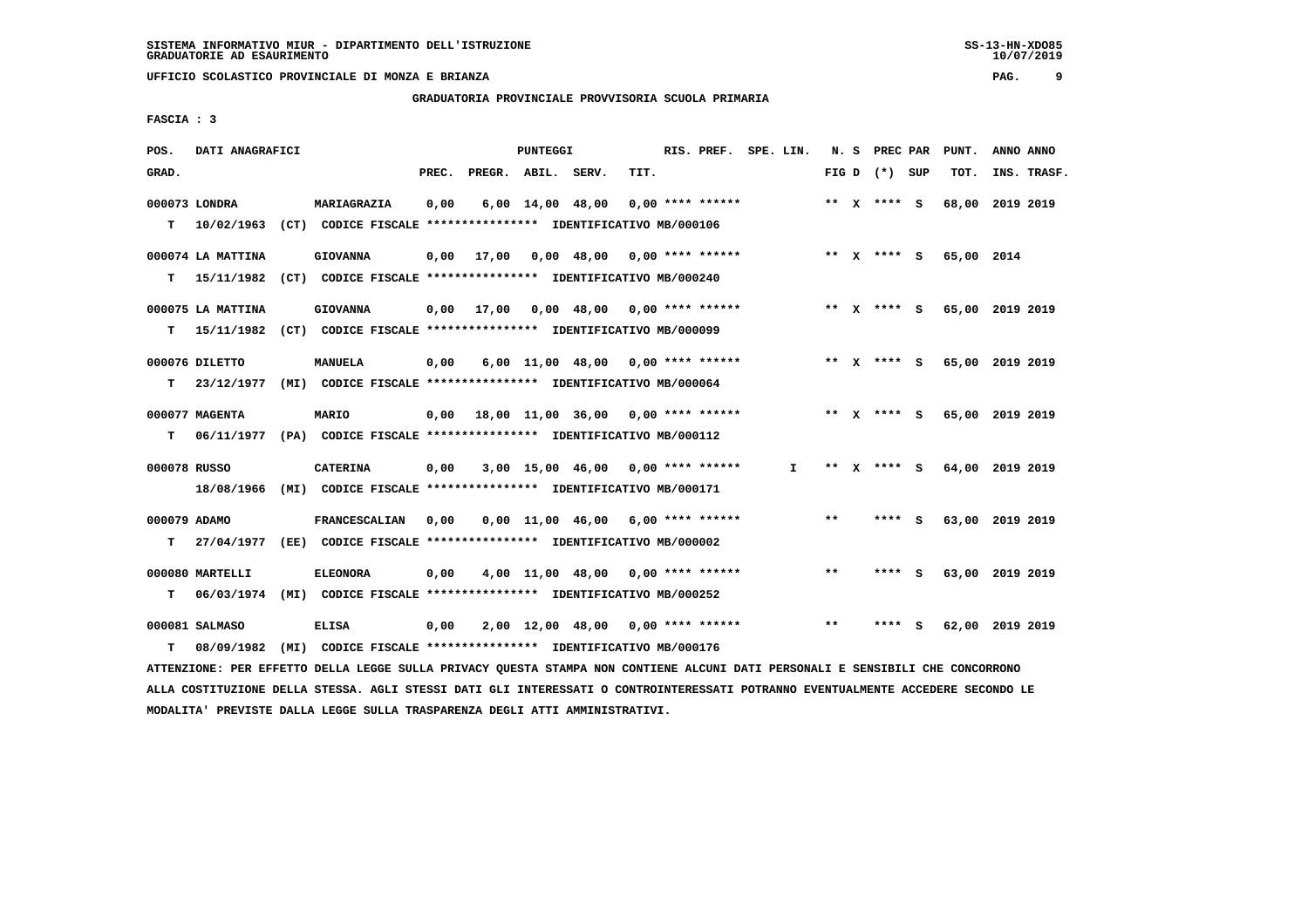**GRADUATORIA PROVINCIALE PROVVISORIA SCUOLA PRIMARIA**

 **FASCIA : 3**

| POS.         | DATI ANAGRAFICI  |      |                                                               |       |                    | <b>PUNTEGGI</b>  |                                                   |      | RIS. PREF.         | SPE. LIN. | N.S   |   | PREC PAR        |     | PUNT.           | ANNO ANNO |             |
|--------------|------------------|------|---------------------------------------------------------------|-------|--------------------|------------------|---------------------------------------------------|------|--------------------|-----------|-------|---|-----------------|-----|-----------------|-----------|-------------|
| GRAD.        |                  |      |                                                               | PREC. | PREGR. ABIL. SERV. |                  |                                                   | TIT. |                    |           |       |   | FIG D $(*)$ SUP |     | TOT.            |           | INS. TRASF. |
|              | 000082 DI MARI   |      | LUISA                                                         | 0,00  |                    | 3,00 11,00 48,00 |                                                   |      | $0.00$ **** ****** |           | $***$ |   | **** S          |     | 62,00           | 2019 2019 |             |
| т            | 14/10/1980       |      | (RG) CODICE FISCALE **************** IDENTIFICATIVO MB/000063 |       |                    |                  |                                                   |      |                    |           |       |   |                 |     |                 |           |             |
|              | 000083 CALABRO   |      | <b>STEFANIA</b>                                               | 0,00  |                    |                  | $0.00$ 11.00 50.00 0.00 **** ******               |      |                    |           | ** X  |   | **** S          |     | 61,00 2019 2019 |           |             |
| т            | 10/04/1975       |      | (RC) CODICE FISCALE **************** IDENTIFICATIVO MB/000027 |       |                    |                  |                                                   |      |                    |           |       |   |                 |     |                 |           |             |
|              | 000084 DANIELE   |      | ANNAMARIA                                                     | 0,00  | 12,00              |                  | $0,00$ 48,00 0,00 **** ******                     |      |                    | I.        | $* *$ |   | **** S          |     | 60,00 2019 2019 |           |             |
| т            | 25/07/1962       |      | (CZ) CODICE FISCALE **************** IDENTIFICATIVO MB/000056 |       |                    |                  |                                                   |      |                    |           |       |   |                 |     |                 |           |             |
|              | 000085 VARONE    |      | <b>BARBARA</b>                                                | 0,00  |                    |                  | $0.00$ 11.00 48.00 0.00 **** ******               |      |                    |           | $***$ |   | ****            | - S | 59,00 2019 2019 |           |             |
| т            | 06/02/1982       |      | (VV) CODICE FISCALE **************** IDENTIFICATIVO MB/000215 |       |                    |                  |                                                   |      |                    |           |       |   |                 |     |                 |           |             |
| 000086 EVOLO |                  |      | <b>FORTUNATO</b>                                              | 0,00  |                    |                  | $0,00$ 11,00 48,00 0,00 **** ******               |      |                    |           | $* *$ |   | ****            | - S | 59,00 2019 2019 |           |             |
| т            | 28/10/1978       |      | (VV) CODICE FISCALE **************** IDENTIFICATIVO MB/000066 |       |                    |                  |                                                   |      |                    |           |       |   |                 |     |                 |           |             |
|              | 000087 DE SENSI  |      | ANNA ROSA MAR                                                 | 0,00  |                    |                  | $0,00$ 11,00 48,00 0,00 **** ******               |      |                    |           | $* *$ |   | ****            | - S | 59,00 2019 2019 |           |             |
| т            | 07/02/1959       |      | (CZ) CODICE FISCALE **************** IDENTIFICATIVO MB/000269 |       |                    |                  |                                                   |      |                    |           |       |   |                 |     |                 |           |             |
|              | 000088 MANCUSO   |      | <b>ROSANNA</b>                                                | 0,00  | 11,00              |                  | $0.00 \quad 48.00 \quad 0.00 \quad *** \quad ***$ |      |                    |           | **    | x | **** S          |     | 59,00 2019 2019 |           |             |
| т            | 28/03/1971       |      | (CS) CODICE FISCALE **************** IDENTIFICATIVO MB/000116 |       |                    |                  |                                                   |      |                    |           |       |   |                 |     |                 |           |             |
|              | 000089 QUAGLIA   |      | <b>ROMINA</b>                                                 | 0,00  |                    |                  | $0,00$ 14,00 44,00 0,00 **** ******               |      |                    |           | **    |   | **** S          |     | 58,00 2019 2019 |           |             |
| T.           | 05/12/1983       |      | (SA) CODICE FISCALE **************** IDENTIFICATIVO MB/000220 |       |                    |                  |                                                   |      |                    |           |       |   |                 |     |                 |           |             |
|              | 000090 MUZZICATO |      | TERESA MARIA                                                  | 0,00  |                    |                  | 3,00 11,00 44,00                                  |      | $0.00$ **** ****** |           | $* *$ |   | ****            | - S | 58,00 2019 2019 |           |             |
|              | 16/08/1970       | (EN) | CODICE FISCALE **************** IDENTIFICATIVO MB/000276      |       |                    |                  |                                                   |      |                    |           |       |   |                 |     |                 |           |             |

 **ATTENZIONE: PER EFFETTO DELLA LEGGE SULLA PRIVACY QUESTA STAMPA NON CONTIENE ALCUNI DATI PERSONALI E SENSIBILI CHE CONCORRONO ALLA COSTITUZIONE DELLA STESSA. AGLI STESSI DATI GLI INTERESSATI O CONTROINTERESSATI POTRANNO EVENTUALMENTE ACCEDERE SECONDO LE MODALITA' PREVISTE DALLA LEGGE SULLA TRASPARENZA DEGLI ATTI AMMINISTRATIVI.**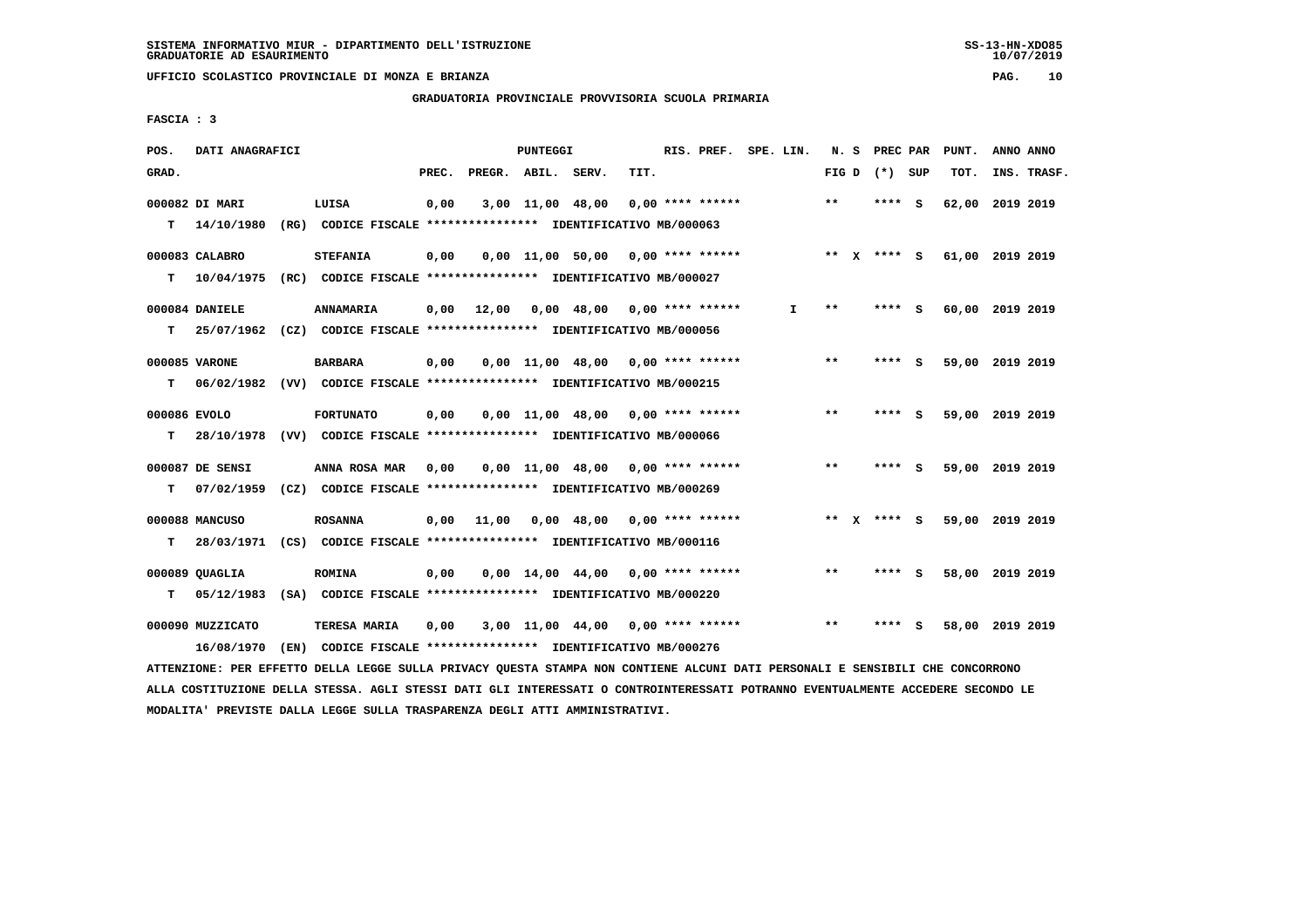**GRADUATORIA PROVINCIALE PROVVISORIA SCUOLA PRIMARIA**

 **FASCIA : 3**

| POS.         | DATI ANAGRAFICI     |                                                                                                                               |       |                                    | <b>PUNTEGGI</b>                |                                                   |      | RIS. PREF. SPE. LIN. |  |       | N. S PREC PAR     |     | PUNT.           | ANNO ANNO |             |
|--------------|---------------------|-------------------------------------------------------------------------------------------------------------------------------|-------|------------------------------------|--------------------------------|---------------------------------------------------|------|----------------------|--|-------|-------------------|-----|-----------------|-----------|-------------|
| GRAD.        |                     |                                                                                                                               | PREC. | PREGR. ABIL. SERV.                 |                                |                                                   | TIT. |                      |  |       | FIG $D$ $(*)$ SUP |     | TOT.            |           | INS. TRASF. |
|              | 000091 FARINA       | <b>ELISA</b>                                                                                                                  | 0,00  |                                    | $0,00 \quad 12,00 \quad 46,00$ |                                                   |      | $0,00$ **** ******   |  | $* *$ | **** S            |     | 58,00 2019 2019 |           |             |
| т            | 26/10/1979          | (CO) CODICE FISCALE **************** IDENTIFICATIVO MB/000069                                                                 |       |                                    |                                |                                                   |      |                      |  |       |                   |     |                 |           |             |
|              | 000092 DI BELLA     | <b>ANGELA</b>                                                                                                                 | 0,00  |                                    |                                | $0,00$ 11,00 46,00 0,00 **** ******               |      |                      |  | $***$ | **** S            |     | 57,00 2019 2019 |           |             |
| т            | 14/10/1979          | (CT) CODICE FISCALE **************** IDENTIFICATIVO MB/000060                                                                 |       |                                    |                                |                                                   |      |                      |  |       |                   |     |                 |           |             |
|              | 000093 SILIGATO     | <b>ANNA</b>                                                                                                                   | 0,00  |                                    |                                | $3,00$ 11,00 42,00 0,00 **** ******               |      |                      |  |       | ** x **** S       |     | 56,00 2019 2019 |           |             |
| т            |                     | 26/07/1968 (CZ) CODICE FISCALE **************** IDENTIFICATIVO MB/000210                                                      |       |                                    |                                |                                                   |      |                      |  |       |                   |     |                 |           |             |
|              | 000094 CASTELLUCCI  | <b>ANTONIOELISEO</b>                                                                                                          | 0,00  | 11,00                              |                                | $0,00$ 44,00 0,00 **** ******                     |      |                      |  |       | ** x **** S       |     | 55,00 2019 2019 |           |             |
| т            | 14/06/1982          | (MT) CODICE FISCALE **************** IDENTIFICATIVO MB/000038                                                                 |       |                                    |                                |                                                   |      |                      |  |       |                   |     |                 |           |             |
| 000095 AMATO |                     | <b>ISABELLE</b>                                                                                                               | 0,00  | 18,00 12,00 24,00 0,00 **** ****** |                                |                                                   |      |                      |  | $***$ | **** S            |     | 54,00 2019 2019 |           |             |
| т            |                     | 26/05/1977 (EE) CODICE FISCALE *************** IDENTIFICATIVO MB/000004                                                       |       |                                    |                                |                                                   |      |                      |  |       |                   |     |                 |           |             |
|              | 000096 ALONZI       | LUCIA                                                                                                                         | 0,00  |                                    |                                | $0.00$ 11.00 42.00 0.00 **** ******               |      |                      |  | $***$ | $***$ S           |     | 53,00 2019 2019 |           |             |
|              |                     | 14/03/1982 (FR) CODICE FISCALE *************** IDENTIFICATIVO MB/000003                                                       |       |                                    |                                |                                                   |      |                      |  |       |                   |     |                 |           |             |
|              | 000097 BONCRISTIANO | <b>DEBORA</b>                                                                                                                 | 0,00  | 11,00                              |                                | $0.00 \quad 42.00 \quad 0.00 \quad *** \quad ***$ |      |                      |  |       | ** $X$ **** S     |     | 53,00 2019 2019 |           |             |
| т            |                     | 12/10/1978 (MI) CODICE FISCALE **************** IDENTIFICATIVO MB/000018                                                      |       |                                    |                                |                                                   |      |                      |  |       |                   |     |                 |           |             |
|              | 000098 ROSACI       | PATRIZIA                                                                                                                      | 0.00  | 14,00                              |                                | $0.00$ 38.00 0.00 **** ******                     |      |                      |  | $***$ | **** S            |     | 52,00 2019 2019 |           |             |
| т            | 26/08/1961          | (RC) CODICE FISCALE *************** IDENTIFICATIVO MB/000222                                                                  |       |                                    |                                |                                                   |      |                      |  |       |                   |     |                 |           |             |
|              | 000099 DE PIANO     | <b>PASQUALINO</b>                                                                                                             | 0,00  | 16,00                              |                                | $0,00$ 36,00 0,00 **** ******                     |      |                      |  | $**$  | ****              | - S | 52,00 2019 2019 |           |             |
| т            | 23/01/1978          | (AV) CODICE FISCALE **************** IDENTIFICATIVO MB/000268                                                                 |       |                                    |                                |                                                   |      |                      |  |       |                   |     |                 |           |             |
|              |                     | ATTENZIONE: PER EFFETTO DELLA LEGGE SULLA PRIVACY QUESTA STAMPA NON CONTIENE ALCUNI DATI PERSONALI E SENSIBILI CHE CONCORRONO |       |                                    |                                |                                                   |      |                      |  |       |                   |     |                 |           |             |

 **ALLA COSTITUZIONE DELLA STESSA. AGLI STESSI DATI GLI INTERESSATI O CONTROINTERESSATI POTRANNO EVENTUALMENTE ACCEDERE SECONDO LE MODALITA' PREVISTE DALLA LEGGE SULLA TRASPARENZA DEGLI ATTI AMMINISTRATIVI.**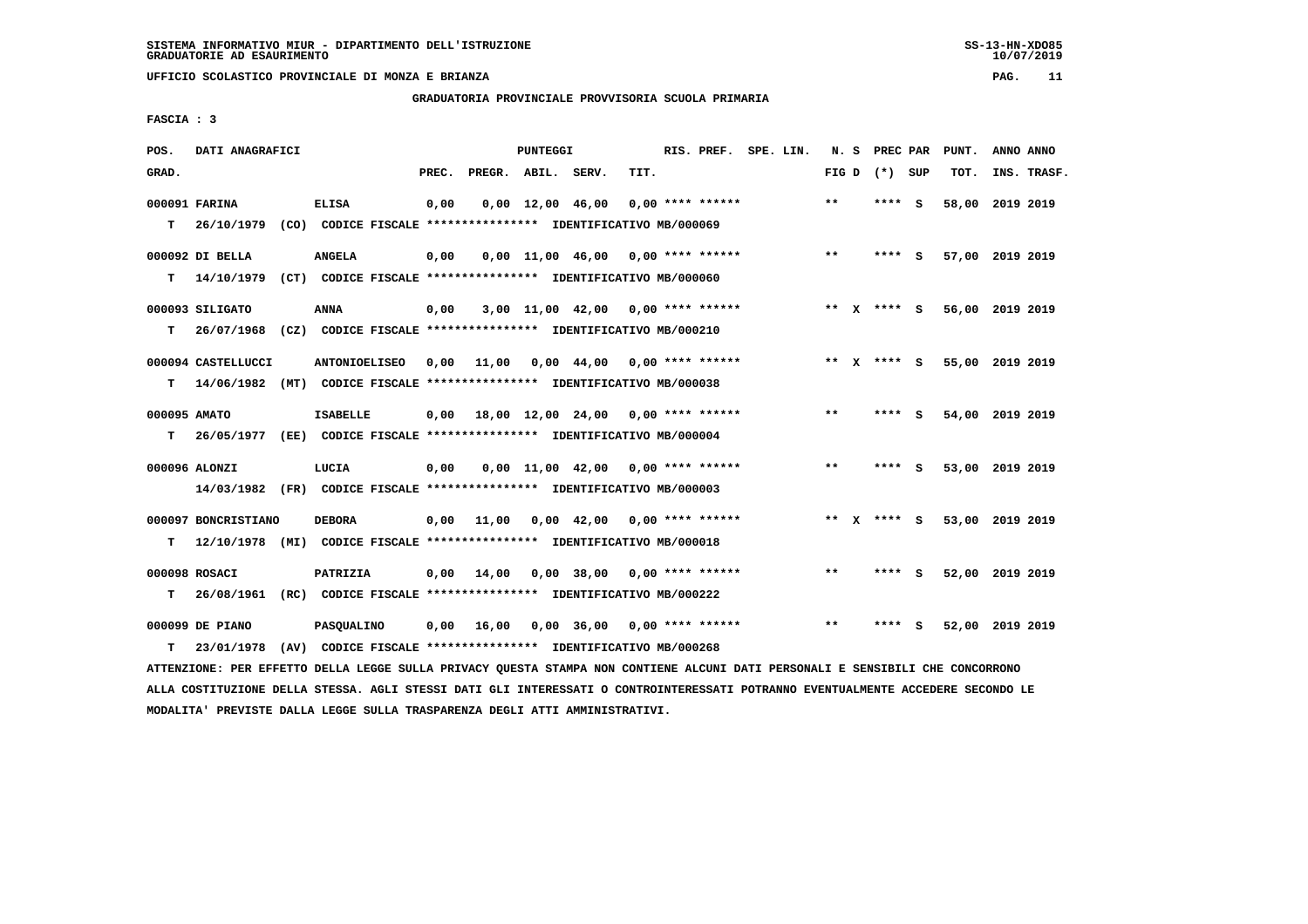**GRADUATORIA PROVINCIALE PROVVISORIA SCUOLA PRIMARIA**

 **FASCIA : 3**

| POS.         | DATI ANAGRAFICI    |      |                                                                                                                               |       |                    | PUNTEGGI |                                     |      |                    | RIS. PREF. SPE. LIN. | N.S     | PREC PAR        |          | PUNT.           | ANNO ANNO |             |
|--------------|--------------------|------|-------------------------------------------------------------------------------------------------------------------------------|-------|--------------------|----------|-------------------------------------|------|--------------------|----------------------|---------|-----------------|----------|-----------------|-----------|-------------|
| GRAD.        |                    |      |                                                                                                                               | PREC. | PREGR. ABIL. SERV. |          |                                     | TIT. |                    |                      |         | FIG D $(*)$ SUP |          | TOT.            |           | INS. TRASF. |
|              | 000100 DI FRANCIA  |      | <b>MARIA TERESA</b>                                                                                                           | 0,00  |                    |          | 3,00 12,00 36,00                    |      | $0.00$ **** ****** |                      | $***$   | ****            | - S      | 51,00           | 2019 2019 |             |
|              | 03/10/1972         |      | (RG) CODICE FISCALE **************** IDENTIFICATIVO MB/000241                                                                 |       |                    |          |                                     |      |                    |                      |         |                 |          |                 |           |             |
|              | 000101 SCIMONETTO  |      | <b>GIUSEPPINA</b>                                                                                                             | 0,00  | 14,00              |          | 0,00 37,00                          |      | $0.00$ **** ****** |                      | $* *$   | ****            | - S      | 51,00 2019 2019 |           |             |
| т            | 21/01/1960         |      | (PA) CODICE FISCALE **************** IDENTIFICATIVO MB/000205                                                                 |       |                    |          |                                     |      |                    |                      |         |                 |          |                 |           |             |
|              | 000102 TREMOLADA   |      | ANNA LUIGIA                                                                                                                   | 0,00  |                    |          | 12,00 14,00 24,00                   |      | $0.00$ **** ****** |                      | $***$ X | $***$ S         |          | 50,00 2019 2019 |           |             |
| т            | 24/09/1979         |      | (MI) CODICE FISCALE **************** IDENTIFICATIVO MB/000191                                                                 |       |                    |          |                                     |      |                    |                      |         |                 |          |                 |           |             |
|              | 000103 GIARRACCA   |      | <b>VERONICA</b>                                                                                                               | 0,00  |                    |          | $0,00$ 11,00 36,00 3,00 **** ****** |      |                    |                      | $**$    | ****            | - S      | 50,00 2019 2019 |           |             |
| т            | 26/07/1972         |      | (RG) CODICE FISCALE **************** IDENTIFICATIVO MB/000086                                                                 |       |                    |          |                                     |      |                    |                      |         |                 |          |                 |           |             |
|              | 000104 GIURDANELLA |      | <b>PAMELA</b>                                                                                                                 | 0,00  |                    |          | 0,00 13,00 36,00                    |      | $0.00$ **** ****** |                      | $***$   | ****            | - S      | 49,00 2019 2019 |           |             |
|              | 22/08/1982         |      | (RG) CODICE FISCALE **************** IDENTIFICATIVO MB/000254                                                                 |       |                    |          |                                     |      |                    |                      |         |                 |          |                 |           |             |
|              | 000105 PECORARO    |      | PLACIDA                                                                                                                       | 0,00  |                    |          | $0,00$ 13,00 36,00 0,00 **** ****** |      |                    |                      | $**$    | ****            | - S      | 49,00 2019 2019 |           |             |
| т            | 03/09/1979         |      | (AG) CODICE FISCALE **************** IDENTIFICATIVO MB/000151                                                                 |       |                    |          |                                     |      |                    |                      |         |                 |          |                 |           |             |
|              | 000106 VALENTI     |      | <b>PALMA</b>                                                                                                                  | 0,00  |                    |          | $3,00$ 13,00 24,00 9,00 **** ****** |      |                    |                      | $* *$   | ****            | <b>S</b> | 49,00 2019 2019 |           |             |
|              | 11/01/1969         |      | (EN) CODICE FISCALE **************** IDENTIFICATIVO MB/000214                                                                 |       |                    |          |                                     |      |                    |                      |         |                 |          |                 |           |             |
|              | 000107 TRINGALI    |      | <b>SIMONA</b>                                                                                                                 | 0,00  |                    |          | $0,00$ 17,00 32,00 0,00 **** ****** |      |                    |                      | $**$    | **** S          |          | 49,00 2019 2019 |           |             |
| т            | 31/03/1978         |      | (ME) CODICE FISCALE **************** IDENTIFICATIVO MB/000193                                                                 |       |                    |          |                                     |      |                    |                      |         |                 |          |                 |           |             |
| 000108 CUOMO |                    |      | CARMELINA                                                                                                                     | 0,00  |                    |          | $0,00$ 12,00 36,00 0,00 **** ****** |      |                    |                      | **      | ****            | - S      | 48,00 2019 2019 |           |             |
| т            | 22/02/1970         | (NA) | CODICE FISCALE **************** IDENTIFICATIVO MB/000273                                                                      |       |                    |          |                                     |      |                    |                      |         |                 |          |                 |           |             |
|              |                    |      | ATTENZIONE: PER EFFETTO DELLA LEGGE SULLA PRIVACY QUESTA STAMPA NON CONTIENE ALCUNI DATI PERSONALI E SENSIBILI CHE CONCORRONO |       |                    |          |                                     |      |                    |                      |         |                 |          |                 |           |             |

 **ALLA COSTITUZIONE DELLA STESSA. AGLI STESSI DATI GLI INTERESSATI O CONTROINTERESSATI POTRANNO EVENTUALMENTE ACCEDERE SECONDO LE MODALITA' PREVISTE DALLA LEGGE SULLA TRASPARENZA DEGLI ATTI AMMINISTRATIVI.**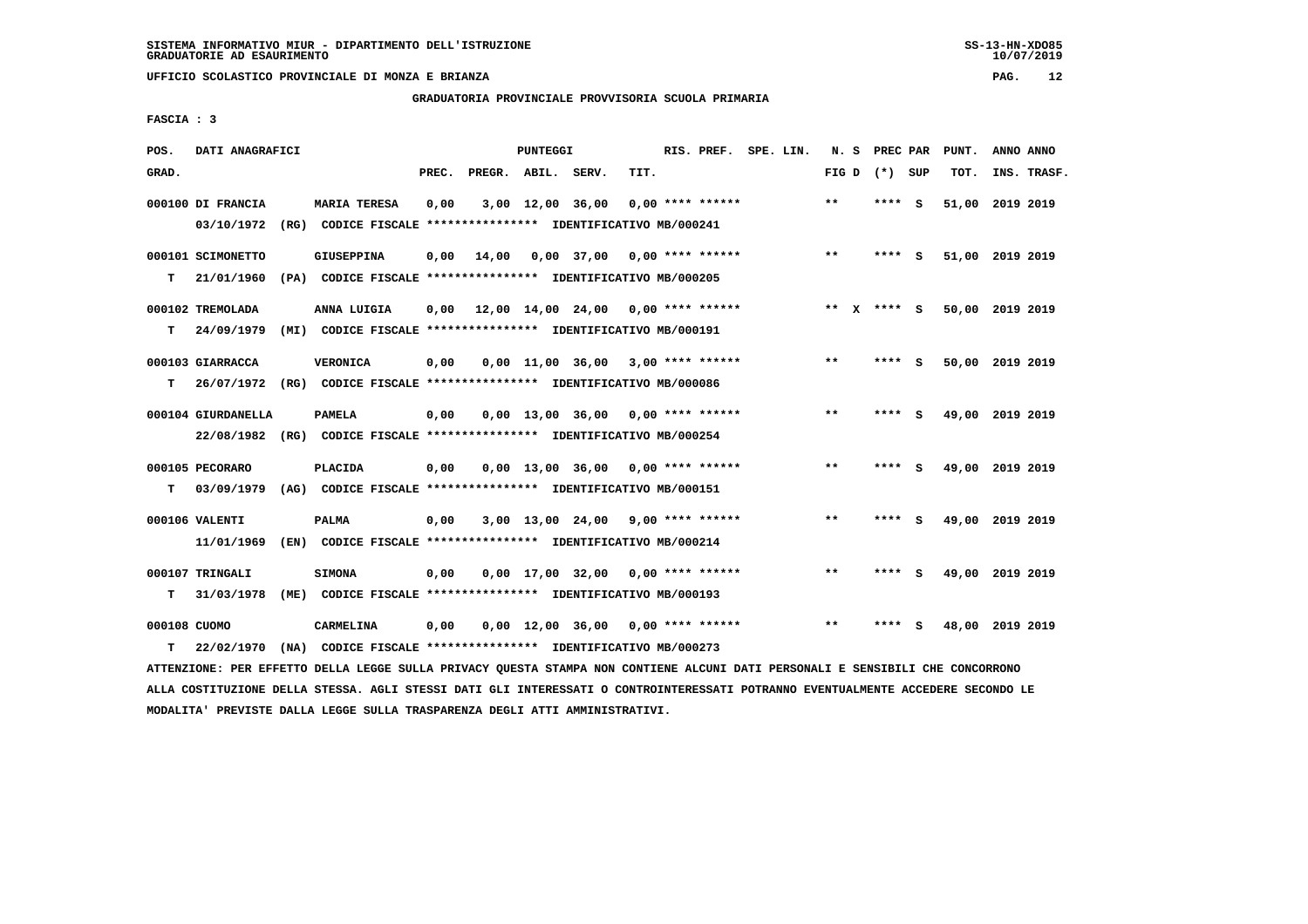**GRADUATORIA PROVINCIALE PROVVISORIA SCUOLA PRIMARIA**

 **FASCIA : 3**

| POS.         | DATI ANAGRAFICI                                                                                                               |                      |       |                    | PUNTEGGI |                                                               |      | RIS. PREF. SPE. LIN. |              |       |                 |     | N. S PREC PAR PUNT. | ANNO ANNO |             |
|--------------|-------------------------------------------------------------------------------------------------------------------------------|----------------------|-------|--------------------|----------|---------------------------------------------------------------|------|----------------------|--------------|-------|-----------------|-----|---------------------|-----------|-------------|
| GRAD.        |                                                                                                                               |                      | PREC. | PREGR. ABIL. SERV. |          |                                                               | TIT. |                      |              |       | FIG D $(*)$ SUP |     | TOT.                |           | INS. TRASF. |
|              | 000109 FRACANZINO                                                                                                             | <b>ANGELO</b>        | 0,00  |                    |          | $0,00 \quad 11,00 \quad 36,00$                                |      | $0.00$ **** ******   |              | $***$ | ****            | - S | 47,00               | 2019 2019 |             |
|              | 17/10/1979                                                                                                                    |                      |       |                    |          | (RG) CODICE FISCALE **************** IDENTIFICATIVO MB/000247 |      |                      |              |       |                 |     |                     |           |             |
|              | 000110 PRONESTI'                                                                                                              | <b>STEFANIA</b>      | 0,00  |                    |          | $0.00$ 11.00 36.00 0.00 **** ******                           |      |                      |              | **    | **** S          |     | 47,00 2019 2019     |           |             |
| т            | 08/12/1974                                                                                                                    |                      |       |                    |          | (RC) CODICE FISCALE **************** IDENTIFICATIVO MB/000219 |      |                      |              |       |                 |     |                     |           |             |
|              | 000111 GARGIULO                                                                                                               | TIZIANA              | 0,00  |                    |          | $0,00$ 11,00 36,00 0,00 **** ******                           |      |                      |              | $***$ | **** S          |     | 47,00 2019 2019     |           |             |
| т            | 29/08/1981                                                                                                                    |                      |       |                    |          | (NA) CODICE FISCALE **************** IDENTIFICATIVO MB/000249 |      |                      |              |       |                 |     |                     |           |             |
|              |                                                                                                                               |                      |       |                    |          |                                                               |      |                      |              |       |                 |     |                     |           |             |
|              | 000112 GRIFONI                                                                                                                | <b>IOLE</b>          | 0,00  |                    |          | $0,00$ 12,00 34,00 0,00 **** ******                           |      |                      |              | $***$ | **** S          |     | 46,00 2019 2019     |           |             |
| т            | 10/08/1976                                                                                                                    |                      |       |                    |          | (TA) CODICE FISCALE **************** IDENTIFICATIVO MB/000092 |      |                      |              |       |                 |     |                     |           |             |
|              | 000113 CALDERARO                                                                                                              | MARIA ROSA           | 0,00  |                    |          | 16,00 12,00 16,00 0,00 **** ******                            |      |                      |              | **    | **** S          |     | 44,00 2019 2019     |           |             |
| т            | 09/07/1973                                                                                                                    |                      |       |                    |          | (ME) CODICE FISCALE *************** IDENTIFICATIVO MB/000028  |      |                      |              |       |                 |     |                     |           |             |
|              |                                                                                                                               |                      |       |                    |          |                                                               |      |                      |              |       |                 |     |                     |           |             |
| 000114 SULIS |                                                                                                                               | <b>PAOLA</b>         | 0,00  |                    |          | $0.00$ 16.00 24.00 3.00 **** ******                           |      |                      |              | **    | **** S          |     | 43,00 2019 2019     |           |             |
| т            | 06/09/1979                                                                                                                    |                      |       |                    |          | (CA) CODICE FISCALE **************** IDENTIFICATIVO MB/000185 |      |                      |              |       |                 |     |                     |           |             |
|              | 000115 ROSSETTI                                                                                                               | <b>MARIA</b>         | 0,00  |                    |          | $0,00$ 14,00 24,00 3,00 **** ******                           |      |                      |              | $* *$ | $***$ S         |     | 41,00 2014          |           |             |
|              | 31/12/1977                                                                                                                    |                      |       |                    |          | (CE) CODICE FISCALE **************** IDENTIFICATIVO MB/000223 |      |                      |              |       |                 |     |                     |           |             |
|              | 000116 FERRO'                                                                                                                 | <b>MARIA ANTONIE</b> | 0,00  |                    |          | $3,00$ 16,00 22,00 0,00 **** ******                           |      |                      | $\mathbf{F}$ |       | ** x **** s     |     | 41,00 2019 2019     |           |             |
|              | 21/10/1966                                                                                                                    |                      |       |                    |          | (RC) CODICE FISCALE **************** IDENTIFICATIVO MB/000281 |      |                      |              |       |                 |     |                     |           |             |
|              |                                                                                                                               |                      |       |                    |          |                                                               |      |                      |              |       |                 |     |                     |           |             |
| 000117 FREDA |                                                                                                                               | ANTONIA CONCE        | 0,00  |                    |          | $4,00$ 13,00 24,00 0,00 **** ******                           |      |                      |              | ** X  | **** S          |     | 41,00 2019 2019     |           |             |
| т            | 13/02/1959                                                                                                                    |                      |       |                    |          | (AV) CODICE FISCALE **************** IDENTIFICATIVO MB/000080 |      |                      |              |       |                 |     |                     |           |             |
|              | ATTENZIONE: PER EFFETTO DELLA LEGGE SULLA PRIVACY QUESTA STAMPA NON CONTIENE ALCUNI DATI PERSONALI E SENSIBILI CHE CONCORRONO |                      |       |                    |          |                                                               |      |                      |              |       |                 |     |                     |           |             |

 **ALLA COSTITUZIONE DELLA STESSA. AGLI STESSI DATI GLI INTERESSATI O CONTROINTERESSATI POTRANNO EVENTUALMENTE ACCEDERE SECONDO LE MODALITA' PREVISTE DALLA LEGGE SULLA TRASPARENZA DEGLI ATTI AMMINISTRATIVI.**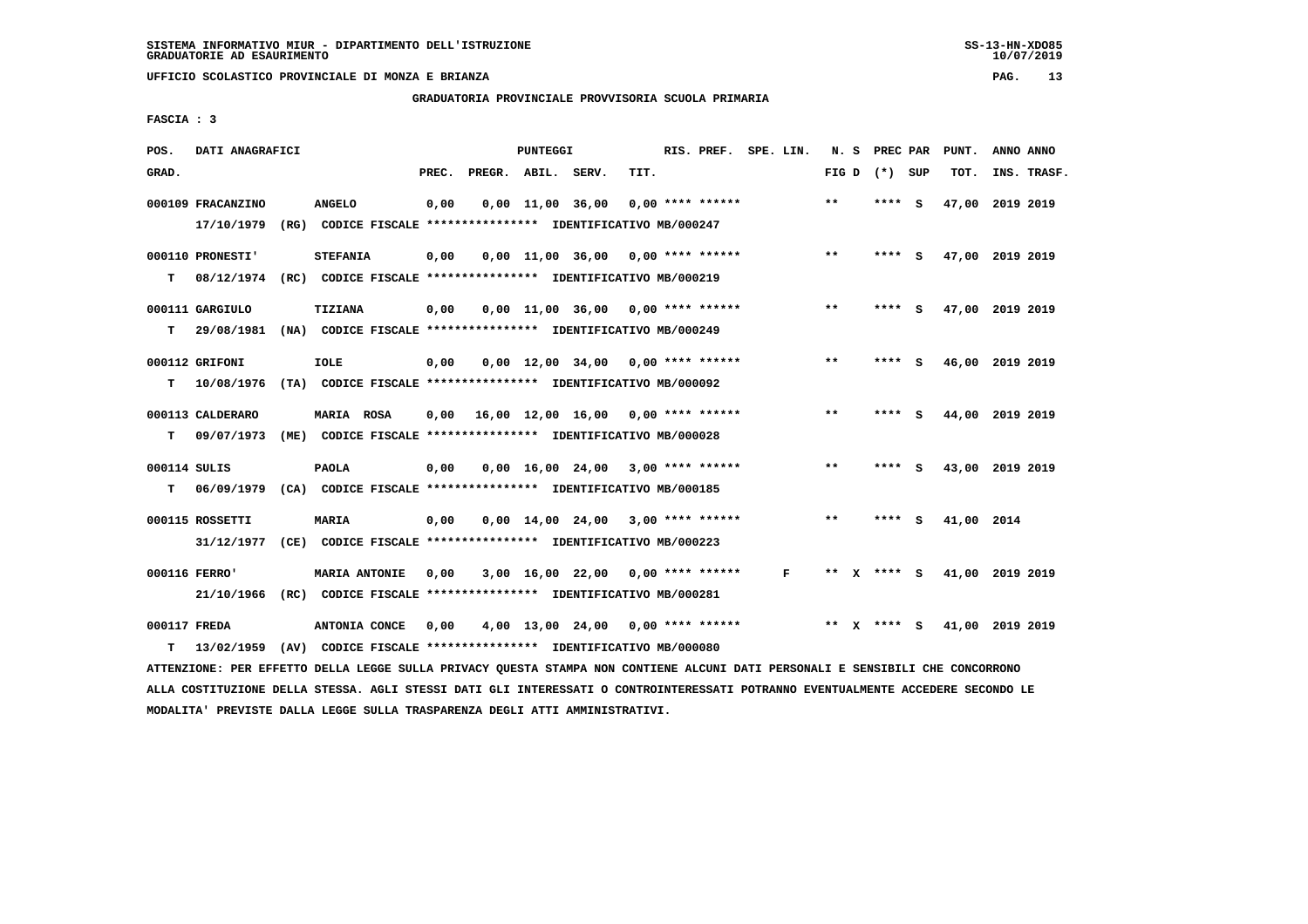**GRADUATORIA PROVINCIALE PROVVISORIA SCUOLA PRIMARIA**

 **FASCIA : 3**

| POS.         | DATI ANAGRAFICI  |                                                                          |       |                    | PUNTEGGI    |                        |                                     | RIS. PREF. SPE. LIN. | N. S            | PREC PAR |     | PUNT. | ANNO ANNO       |
|--------------|------------------|--------------------------------------------------------------------------|-------|--------------------|-------------|------------------------|-------------------------------------|----------------------|-----------------|----------|-----|-------|-----------------|
| GRAD.        |                  |                                                                          | PREC. | PREGR. ABIL. SERV. |             |                        | TIT.                                |                      | FIG D $(*)$ SUP |          |     | TOT.  | INS. TRASF.     |
| 000118 LECCI |                  | <b>ANNA</b>                                                              | 0,00  |                    |             | $0,00$ $11,00$ $30,00$ | $0.00$ **** ******                  |                      | $***$           | ****     | - S | 41,00 | 2019 2019       |
| т            | 28/05/1968       | (BR) CODICE FISCALE **************** IDENTIFICATIVO MB/000243            |       |                    |             |                        |                                     |                      |                 |          |     |       |                 |
| 000119 COZZI |                  | <b>SIMONAANNATOS</b>                                                     | 0.00  |                    | 24,00 16,00 | 0,00                   | 0,00 **** ******                    |                      | **              | **** S   |     |       | 40,00 2019 2019 |
| т            | 25/07/1970       | (MI) CODICE FISCALE **************** IDENTIFICATIVO MB/000049            |       |                    |             |                        |                                     |                      |                 |          |     |       |                 |
|              | 000120 DI FEDE   | VALERIA                                                                  | 0,00  |                    |             |                        | $0.00$ 11.00 24.00 3.00 **** ****** |                      | $**$            | ****     | - S |       | 38,00 2019 2019 |
| т            |                  | 11/03/1981 (TP) CODICE FISCALE **************** IDENTIFICATIVO MB/000061 |       |                    |             |                        |                                     |                      |                 |          |     |       |                 |
|              | 000121 CARIDI    | <b>DOMENICA</b>                                                          | 0,00  |                    |             | 0,00 14,00 24,00       | $0,00$ **** ******                  |                      | $**$            | **** S   |     |       | 38,00 2019 2019 |
|              | 18/10/1973       | (RC) CODICE FISCALE **************** IDENTIFICATIVO MB/000032            |       |                    |             |                        |                                     |                      |                 |          |     |       |                 |
|              | 000122 LA GRECA  | <b>GINA</b>                                                              | 0,00  | 13,00              |             | 0,00 24,00             | $0.00$ **** ******                  |                      | **              | ****     | - S |       | 37,00 2019 2019 |
| т            | 02/12/1966       | (AG) CODICE FISCALE **************** IDENTIFICATIVO MB/000098            |       |                    |             |                        |                                     |                      |                 |          |     |       |                 |
|              | 000123 GIUDICE   | <b>FABIOLA</b>                                                           | 0,00  | 12,00              |             |                        | $0,00$ 24,00 0,00 **** ******       |                      | $***$           | ****     | - S |       | 36,00 2019 2019 |
| т            | 20/02/1976       | (AG) CODICE FISCALE **************** IDENTIFICATIVO MB/000253            |       |                    |             |                        |                                     |                      |                 |          |     |       |                 |
| 000124 MEO   |                  | <b>FILOMENA</b>                                                          | 0,00  |                    | 22,00 14,00 | 0.00                   | $0.00$ **** ******                  |                      | $* *$           | **** S   |     |       | 36,00 2019 2019 |
| т            | 05/03/1980       | (EE) CODICE FISCALE **************** IDENTIFICATIVO MB/000226            |       |                    |             |                        |                                     |                      |                 |          |     |       |                 |
|              | 000125 MARINO    | MARINA                                                                   | 0,00  |                    |             |                        | $0.00$ 11.00 24.00 0.00 **** ****** |                      | **              | $***$ S  |     |       | 35,00 2019 2019 |
| т            | 19/06/1974       | (MI) CODICE FISCALE **************** IDENTIFICATIVO MB/000124            |       |                    |             |                        |                                     |                      |                 |          |     |       |                 |
|              | 000126 CAVALLARO | <b>EVELYN</b>                                                            | 0,00  |                    | 18,00 15,00 | 0,00                   | $0.00$ **** ******                  |                      | $***$           | ****     | s   |       | 33,00 2019 2019 |
|              | 27/12/1975       | (RG) CODICE FISCALE **************** IDENTIFICATIVO MB/000239            |       |                    |             |                        |                                     |                      |                 |          |     |       |                 |

 **ATTENZIONE: PER EFFETTO DELLA LEGGE SULLA PRIVACY QUESTA STAMPA NON CONTIENE ALCUNI DATI PERSONALI E SENSIBILI CHE CONCORRONO ALLA COSTITUZIONE DELLA STESSA. AGLI STESSI DATI GLI INTERESSATI O CONTROINTERESSATI POTRANNO EVENTUALMENTE ACCEDERE SECONDO LE MODALITA' PREVISTE DALLA LEGGE SULLA TRASPARENZA DEGLI ATTI AMMINISTRATIVI.**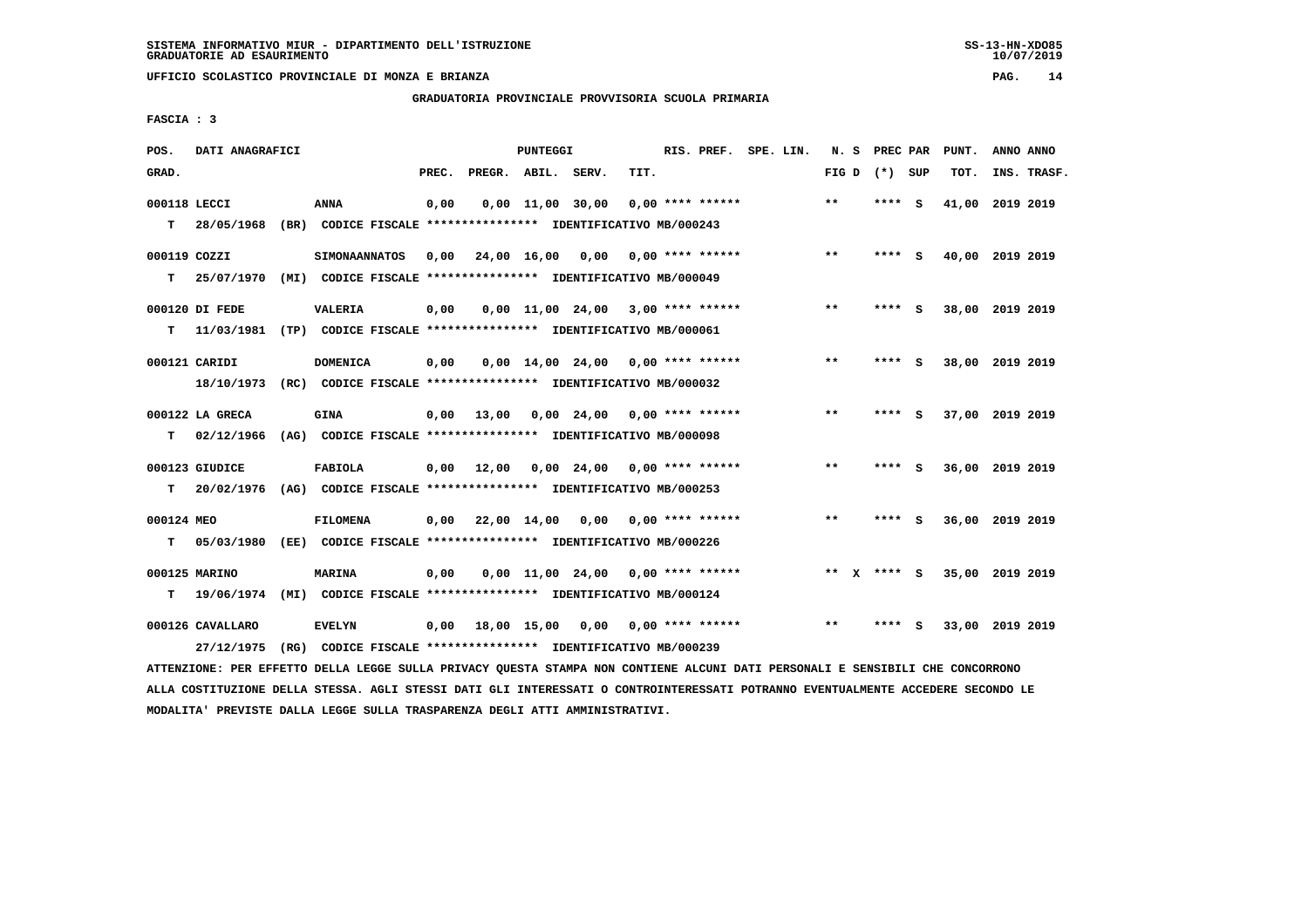**GRADUATORIA PROVINCIALE PROVVISORIA SCUOLA PRIMARIA**

 **FASCIA : 3**

| INS. TRASF.<br>31,00 2019 2019 |
|--------------------------------|
|                                |
|                                |
|                                |
|                                |
| 31,00 2019 2019                |
|                                |
| 29,00 2019 2019                |
|                                |
|                                |
| 29,00 2019 2019                |
|                                |
|                                |
| 26,00 2019 2019                |
|                                |
|                                |
| 23,00 2019 2019                |
|                                |
| 22,00 2019 2019                |
|                                |
|                                |
| 20,00 2019 2019                |
|                                |
| 19,00 2019 2019                |
|                                |
|                                |
|                                |

 **ALLA COSTITUZIONE DELLA STESSA. AGLI STESSI DATI GLI INTERESSATI O CONTROINTERESSATI POTRANNO EVENTUALMENTE ACCEDERE SECONDO LE MODALITA' PREVISTE DALLA LEGGE SULLA TRASPARENZA DEGLI ATTI AMMINISTRATIVI.**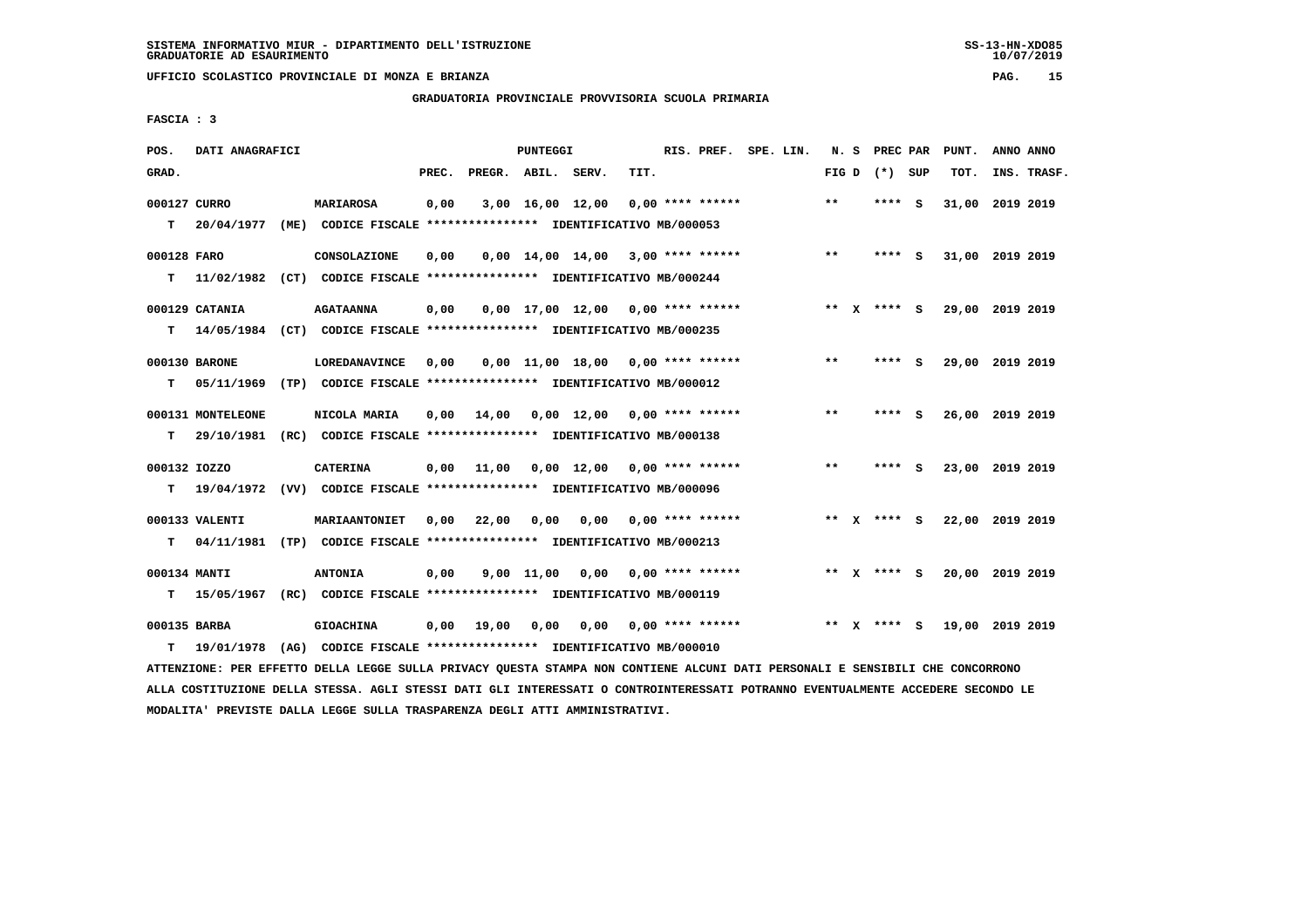**GRADUATORIA PROVINCIALE PROVVISORIA SCUOLA PRIMARIA**

 **FASCIA : 3**

| POS.         | DATI ANAGRAFICI   |                                                                                                                               |       |                    | PUNTEGGI   |                                        |      | RIS. PREF. SPE. LIN.      |  |       | N. S PREC PAR   | PUNT.           | ANNO ANNO |             |
|--------------|-------------------|-------------------------------------------------------------------------------------------------------------------------------|-------|--------------------|------------|----------------------------------------|------|---------------------------|--|-------|-----------------|-----------------|-----------|-------------|
| GRAD.        |                   |                                                                                                                               | PREC. | PREGR. ABIL. SERV. |            |                                        | TIT. |                           |  |       | FIG D $(*)$ SUP | TOT.            |           | INS. TRASF. |
| 000136 MARRA |                   | <b>RITA</b>                                                                                                                   | 0,00  | 19,00              | 0,00       | 0,00                                   |      | $0.00$ **** ******        |  |       | ** X **** S     | 19,00 2019 2019 |           |             |
| T.           | 05/12/1981        | (CH) CODICE FISCALE **************** IDENTIFICATIVO MB/000256                                                                 |       |                    |            |                                        |      |                           |  |       |                 |                 |           |             |
|              | 000137 BUTTICE'   | <b>GIOVANNA</b>                                                                                                               | 0,00  | 17,00              | 0,00       |                                        |      | $2,00$ 0,00 **** ******   |  | $***$ | $***$ S         | 19,00 2019 2019 |           |             |
| т            | 06/02/1962        | (AG) CODICE FISCALE **************** IDENTIFICATIVO MB/000231                                                                 |       |                    |            |                                        |      |                           |  |       |                 |                 |           |             |
|              | 000138 MARTUCCI   | <b>ENZA</b>                                                                                                                   | 0,00  |                    |            | $6,00$ 12,00 0,00 0,00 **** ******     |      |                           |  |       | ** x **** s     | 18,00 2019 2019 |           |             |
| т            |                   | 02/11/1979 (TP) CODICE FISCALE *************** IDENTIFICATIVO MB/000126                                                       |       |                    |            |                                        |      |                           |  |       |                 |                 |           |             |
|              | 000139 CALIRI     | <b>ROSA</b>                                                                                                                   | 0,00  | 18,00              |            | $0,00$ $0,00$ $0,00$ $***$ **** ****** |      |                           |  |       | ** X **** S     | 18,00 2019 2019 |           |             |
| т            | 02/03/1978        | (ME) CODICE FISCALE **************** IDENTIFICATIVO MB/000277                                                                 |       |                    |            |                                        |      |                           |  |       |                 |                 |           |             |
|              | 000140 RUGGIERO   | <b>ELISABETTA</b>                                                                                                             | 0,00  |                    | 3,00 15,00 |                                        |      | $0,00$ $0,00$ **** ****** |  | $***$ | **** S          | 18,00 2019 2019 |           |             |
| т            |                   | 18/07/1977 (VV) CODICE FISCALE *************** IDENTIFICATIVO MB/000224                                                       |       |                    |            |                                        |      |                           |  |       |                 |                 |           |             |
| 000141 FESTA |                   | <b>MICHELA</b>                                                                                                                | 0,00  |                    |            | $6,00$ 11,00 0,00 0,00 **** ******     |      |                           |  |       | ** x **** S     | 17,00 2019 2019 |           |             |
| т            |                   | 15/11/1978 (TO) CODICE FISCALE **************** IDENTIFICATIVO MB/000071                                                      |       |                    |            |                                        |      |                           |  |       |                 |                 |           |             |
|              | $000142$ CAROLI'  | VALERIA                                                                                                                       | 0,00  |                    |            | $0,00$ 17,00 0,00 0,00 **** ******     |      |                           |  | **    | **** S          | 17,00 2019 2019 |           |             |
| т            |                   | 05/02/1980 (LE) CODICE FISCALE **************** IDENTIFICATIVO MB/000034                                                      |       |                    |            |                                        |      |                           |  |       |                 |                 |           |             |
|              | 000143 BRIGANTI   | <b>VITA</b>                                                                                                                   | 0,00  |                    |            | $3,00$ 13,00 0,00 0,00 **** ******     |      |                           |  |       | ** x **** S     | 16,00 2019 2019 |           |             |
| т            | 29/08/1978        | (TA) CODICE FISCALE *************** IDENTIFICATIVO MB/000021                                                                  |       |                    |            |                                        |      |                           |  |       |                 |                 |           |             |
|              | 000144 DE MARTINO | <b>SABINA</b>                                                                                                                 | 0,00  | 16,00              | 0,00       |                                        |      | $0.00$ $0.00$ **** ****** |  | $***$ | **** S          | 16,00 2019 2019 |           |             |
| т            | 02/03/1977        | (CS) CODICE FISCALE *************** IDENTIFICATIVO MB/000058                                                                  |       |                    |            |                                        |      |                           |  |       |                 |                 |           |             |
|              |                   | ATTENZIONE: PER EFFETTO DELLA LEGGE SULLA PRIVACY QUESTA STAMPA NON CONTIENE ALCUNI DATI PERSONALI E SENSIBILI CHE CONCORRONO |       |                    |            |                                        |      |                           |  |       |                 |                 |           |             |

 **ALLA COSTITUZIONE DELLA STESSA. AGLI STESSI DATI GLI INTERESSATI O CONTROINTERESSATI POTRANNO EVENTUALMENTE ACCEDERE SECONDO LE**

 **MODALITA' PREVISTE DALLA LEGGE SULLA TRASPARENZA DEGLI ATTI AMMINISTRATIVI.**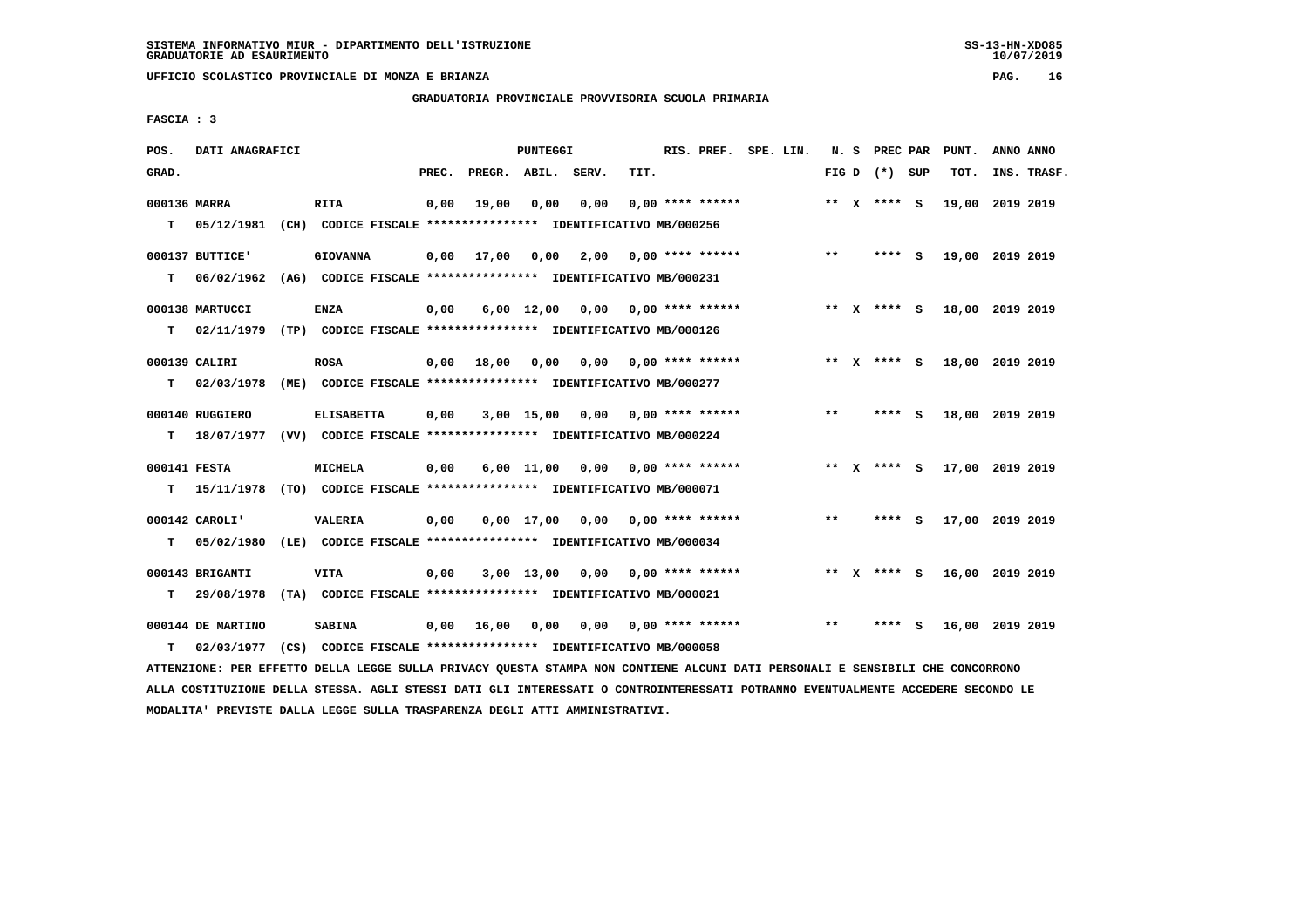**GRADUATORIA PROVINCIALE PROVVISORIA SCUOLA PRIMARIA**

 **FASCIA : 3**

| POS.         | DATI ANAGRAFICI  |                                                                                                                               |       |              | PUNTEGGI           |                                        |      | RIS. PREF. SPE. LIN.      |              |       | N. S PREC PAR   | PUNT.           | ANNO ANNO |             |
|--------------|------------------|-------------------------------------------------------------------------------------------------------------------------------|-------|--------------|--------------------|----------------------------------------|------|---------------------------|--------------|-------|-----------------|-----------------|-----------|-------------|
| GRAD.        |                  |                                                                                                                               | PREC. | PREGR. ABIL. |                    | SERV.                                  | TIT. |                           |              |       | FIG D $(*)$ SUP | TOT.            |           | INS. TRASF. |
|              | 000145 SALIERNO  | <b>GIANLUCA</b>                                                                                                               | 0,00  |              | $0,00 \quad 15,00$ | 0,00                                   |      | $0.00$ **** ******        | $\mathbf{I}$ |       | ** X **** S     | 15,00 2019 2019 |           |             |
|              | 15/08/1972       | (NA) CODICE FISCALE **************** IDENTIFICATIVO MB/000265                                                                 |       |              |                    |                                        |      |                           |              |       |                 |                 |           |             |
| 000146 FARO  |                  | <b>GRAZIA</b>                                                                                                                 | 0,00  |              | 3,00 11,00         |                                        |      | $0,00$ $0,00$ **** ****** |              | $* *$ | **** S          | 14,00 2019 2019 |           |             |
|              |                  | 14/12/1969 (CT) CODICE FISCALE *************** IDENTIFICATIVO MB/000245                                                       |       |              |                    |                                        |      |                           |              |       |                 |                 |           |             |
| 000147 ROSSI |                  | <b>BRUNELLA</b>                                                                                                               | 0,00  |              |                    | $0,00$ 13,00 0,00 0,00 **** ******     |      |                           |              |       | ** X **** S     | 13,00 2019 2019 |           |             |
| т            |                  | 29/06/1981 (MI) CODICE FISCALE **************** IDENTIFICATIVO MB/000170                                                      |       |              |                    |                                        |      |                           |              |       |                 |                 |           |             |
|              |                  |                                                                                                                               |       |              |                    |                                        |      |                           |              |       |                 |                 |           |             |
|              | 000148 PEDROLA   | <b>BARBARA</b>                                                                                                                | 0,00  |              |                    | $0,00$ 12,00 0,00 0,00 **** ******     |      |                           |              |       | ** x ****       | 12,00 2019 2019 |           |             |
|              |                  | 13/06/1972 (SO) CODICE FISCALE *************** IDENTIFICATIVO MB/000152                                                       |       |              |                    |                                        |      |                           |              |       |                 |                 |           |             |
| 000149 CALIA |                  | ROSA MARIA CE                                                                                                                 | 0,00  | 12,00        | 0,00               |                                        |      | $0,00$ $0,00$ **** ****** |              |       | ** X **** S     | 12,00 2019 2019 |           |             |
|              |                  | T 12/09/1971 (BA) CODICE FISCALE *************** IDENTIFICATIVO MB/000029                                                     |       |              |                    |                                        |      |                           |              |       |                 |                 |           |             |
|              | 000150 TANGIANU  | LUANA                                                                                                                         | 0,00  | 12,00        | 0.00               |                                        |      | $0,00$ 0,00 **** ****** K |              | $* *$ | **** S          | 12,00 2019 2019 |           |             |
| T.           | 16/07/1982       | (MI) CODICE FISCALE **************** IDENTIFICATIVO MB/000188                                                                 |       |              |                    |                                        |      |                           |              |       |                 |                 |           |             |
|              |                  |                                                                                                                               |       |              |                    |                                        |      |                           |              |       |                 |                 |           |             |
|              | 000151 SAGNELLA  | <b>ILARIA</b>                                                                                                                 | 0,00  |              |                    | 0,00 12,00 0,00                        |      | $0,00$ **** ******        |              | $***$ | **** S          | 12,00 2019 2019 |           |             |
| т            | 27/03/1980       | (MI) CODICE FISCALE **************** IDENTIFICATIVO MB/000175                                                                 |       |              |                    |                                        |      |                           |              |       |                 |                 |           |             |
|              | 000152 FUGAZZOLA | <b>FEDERICA</b>                                                                                                               | 0,00  | 12,00        |                    | $0,00$ $0,00$ $0,00$ $***$ **** ****** |      |                           |              | $***$ | **** S          | 12,00 2019 2019 |           |             |
| т            |                  | 25/11/1971 (BG) CODICE FISCALE **************** IDENTIFICATIVO MB/000081                                                      |       |              |                    |                                        |      |                           |              |       |                 |                 |           |             |
| 000153 LEO   |                  | <b>CATERINA</b>                                                                                                               | 0,00  |              |                    | $0,00$ 11,00 0,00 0,00 **** ******     |      |                           |              |       | ** X **** S     | 11,00 2019 2019 |           |             |
| т            | 14/04/1959       | (CZ) CODICE FISCALE **************** IDENTIFICATIVO MB/000102                                                                 |       |              |                    |                                        |      |                           |              |       |                 |                 |           |             |
|              |                  | ATTENZIONE: PER EFFETTO DELLA LEGGE SULLA PRIVACY QUESTA STAMPA NON CONTIENE ALCUNI DATI PERSONALI E SENSIBILI CHE CONCORRONO |       |              |                    |                                        |      |                           |              |       |                 |                 |           |             |

 **ALLA COSTITUZIONE DELLA STESSA. AGLI STESSI DATI GLI INTERESSATI O CONTROINTERESSATI POTRANNO EVENTUALMENTE ACCEDERE SECONDO LE MODALITA' PREVISTE DALLA LEGGE SULLA TRASPARENZA DEGLI ATTI AMMINISTRATIVI.**